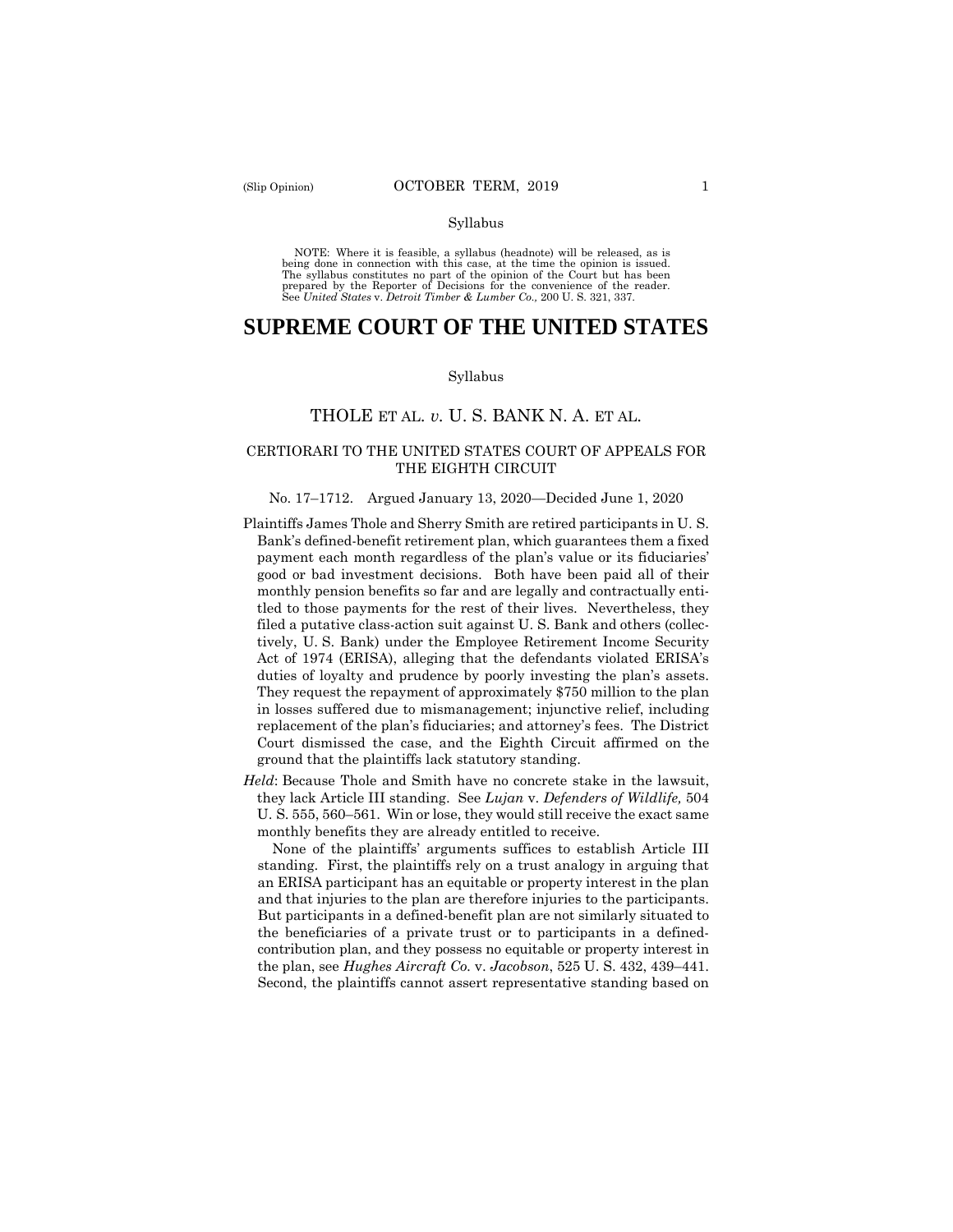#### Syllabus

 multiple ways. injuries to the plan where they themselves have not "suffered an injury in fact," *Hollingsworth* v. *Perry,* 570 U. S. 693, 708, or been legally or contractually appointed to represent the plan. Third, the fact that ERISA affords all participants—including defined-benefit plan participants—a cause of action to sue does not satisfy the injury-in-fact requirement here. "Article III standing requires a concrete injury even in the context of a statutory violation." *Spokeo, Inc.* v. *Robins*, 578 U. S. \_\_\_, \_\_\_. Fourth, the plaintiffs contend that meaningful regulation of plan fiduciaries is possible only if they may sue to target perceived fiduciary misconduct. But this Court has long rejected that argument for Article III standing, see *Valley Forge Christian College* v. *Americans United for Separation of Church and State, Inc.*, 454 U. S. 464, 489, and defined-benefit plans are regulated and monitored in

 The plaintiffs' *amici* assert that defined-benefit plan participants have standing to sue if the plan's mismanagement was so egregious that it substantially increased the risk that the plan and the employer would fail and be unable to pay the participants' future benefits. The plaintiffs do not assert that theory of standing here, nor did their complaint allege that level of mismanagement. Pp. 2–8.

### 873 F. 3d 617, affirmed.

KAVANAUGH, J., delivered the opinion of the Court, in which ROBERTS, C. J., and THOMAS, ALITO, and GORSUCH, JJ., joined. THOMAS, J., filed a concurring opinion, in which GORSUCH, J., joined. SOTOMAYOR, J., filed a dissenting opinion, in which GINSBURG, BREYER, and KAGAN, JJ., joined.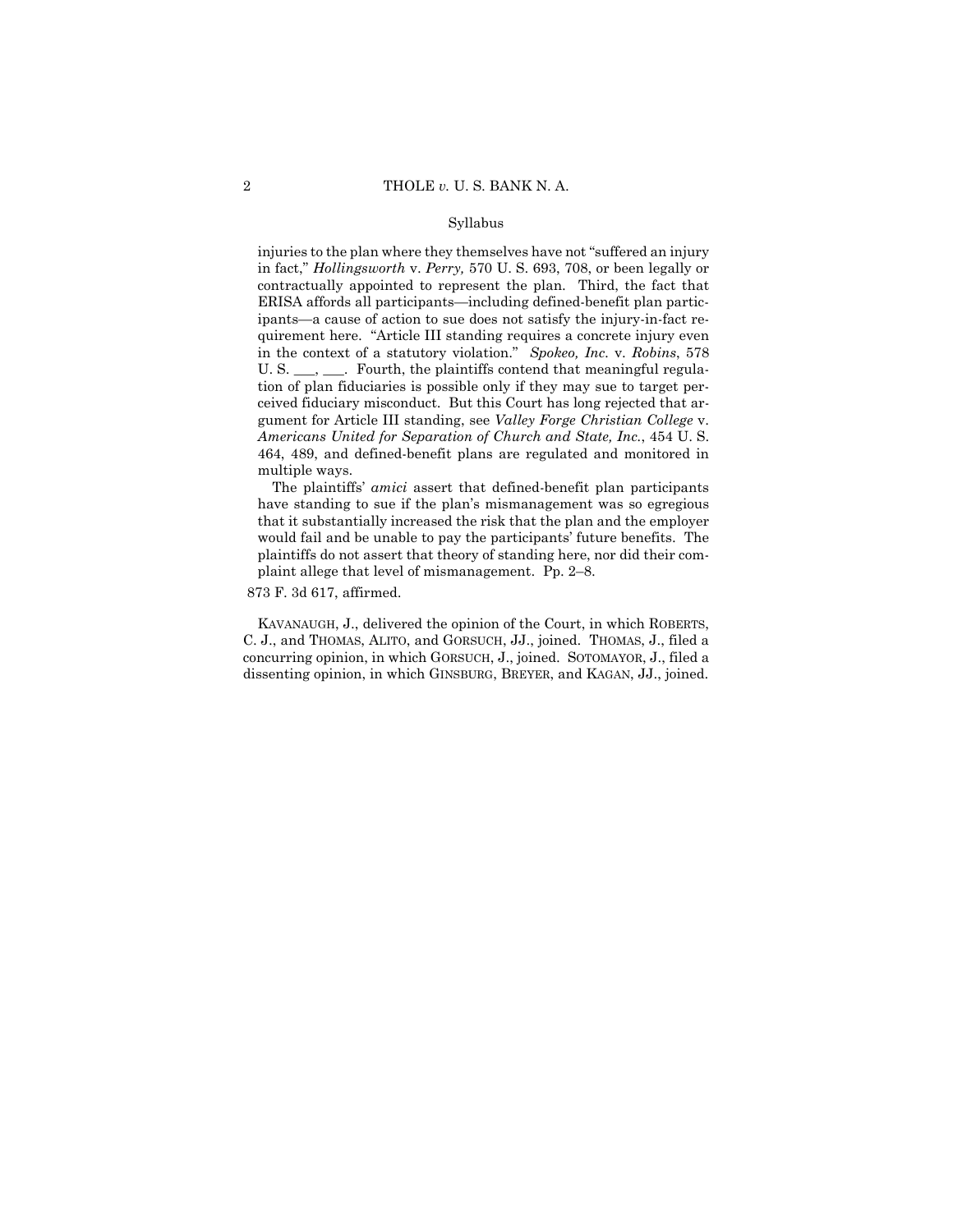NOTICE: This opinion is subject to formal revision before publication in the preliminary print of the United States Reports. Readers are requested to notify the Reporter of Decisions, Supreme Court of the United States, Wash-ington, D. C. 20543, of any typographical or other formal errors, in order that corrections may be made before the preliminary print goes to press.

# $\frac{1}{2}$  ,  $\frac{1}{2}$  ,  $\frac{1}{2}$  ,  $\frac{1}{2}$  ,  $\frac{1}{2}$  ,  $\frac{1}{2}$  ,  $\frac{1}{2}$ **SUPREME COURT OF THE UNITED STATES**

### $\frac{1}{2}$  ,  $\frac{1}{2}$  ,  $\frac{1}{2}$  ,  $\frac{1}{2}$  ,  $\frac{1}{2}$  ,  $\frac{1}{2}$ No. 17–1712

# JAMES J. THOLE, ET AL., PETITIONERS *v.*  U. S. BANK N. A., ET AL.

# ON WRIT OF CERTIORARI TO THE UNITED STATES COURT OF APPEALS FOR THE EIGHTH CIRCUIT

#### [June 1, 2020]

# JUSTICE KAVANAUGH delivered the opinion of the Court.

To establish standing under Article III of the Constitution, a plaintiff must demonstrate (1) that he or she suffered an injury in fact that is concrete, particularized, and actual or imminent, (2) that the injury was caused by the defendant, and (3) that the injury would likely be redressed by the requested judicial relief. See *Lujan* v. *Defenders of Wildlife*, 504 U. S. 555, 560–561 (1992).

Plaintiffs James Thole and Sherry Smith are two retired participants in U. S. Bank's retirement plan. Of decisive importance to this case, the plaintiffs' retirement plan is a defined-benefit plan, not a defined-contribution plan. In a defined-benefit plan, retirees receive a fixed payment each month, and the payments do not fluctuate with the value of the plan or because of the plan fiduciaries' good or bad investment decisions. By contrast, in a defined-contribution plan, such as a 401(k) plan, the retirees' benefits are typically tied to the value of their accounts, and the benefits can turn on the plan fiduciaries' particular investment decisions. See *Beck* v. *PACE Int'l Union*, 551 U. S. 96, 98 (2007); *Hughes Aircraft Co.* v. *Jacobson*, 525 U. S. 432, 439–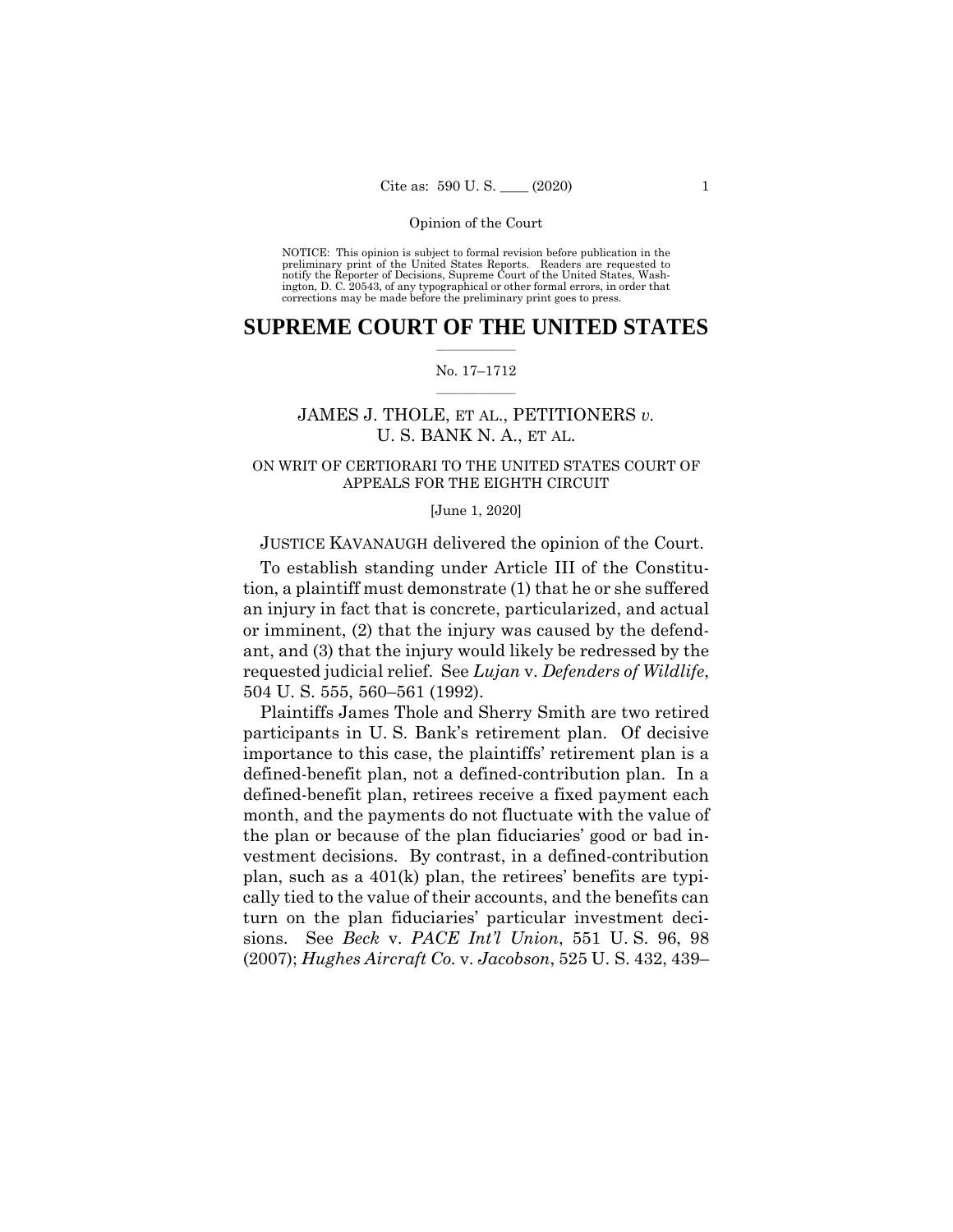# 440 (1999).

As retirees and vested participants in U. S. Bank's defined-benefit plan, Thole receives \$2,198.38 per month, and Smith receives \$42.26 per month, regardless of the plan's value at any one moment and regardless of the investment decisions of the plan's fiduciaries. Thole and Smith have been paid all of their monthly pension benefits so far, and they are legally and contractually entitled to receive those same monthly payments for the rest of their lives.

Even though the plaintiffs have not sustained any monetary injury, they filed a putative class-action suit against U. S. Bank and others (collectively, U. S. Bank) for alleged mismanagement of the defined-benefit plan. The alleged mismanagement occurred more than a decade ago, from 2007 to 2010. The plaintiffs sued under ERISA, the aptly named Employee Retirement Income Security Act of 1974, 88 Stat. 829, as amended, 29 U. S. C. §1001 *et seq.* The plaintiffs claimed that the defendants violated ERISA's duties of loyalty and prudence by poorly investing the assets of the plan. The plaintiffs requested that U. S. Bank repay the plan approximately \$750 million in losses that the plan allegedly suffered. The plaintiffs also asked for injunctive relief, including replacement of the plan's fiduciaries. See ERISA §§502(a)(2), (3), 29 U. S. C. §§1132(a)(2), (3).

No small thing, the plaintiffs also sought attorney's fees. In the District Court, the plaintiffs' attorneys requested at least \$31 million in attorney's fees.

The U. S. District Court for the District of Minnesota dismissed the case, and the U. S. Court of Appeals for the Eighth Circuit affirmed on the ground that the plaintiffs lack statutory standing. 873 F. 3d 617 (2017). We granted certiorari. 588 U. S. \_\_\_ (2019).

We affirm the judgment of the U. S. Court of Appeals for the Eighth Circuit on the ground that the plaintiffs lack Article III standing. Thole and Smith have received all of their monthly benefit payments so far, and the outcome of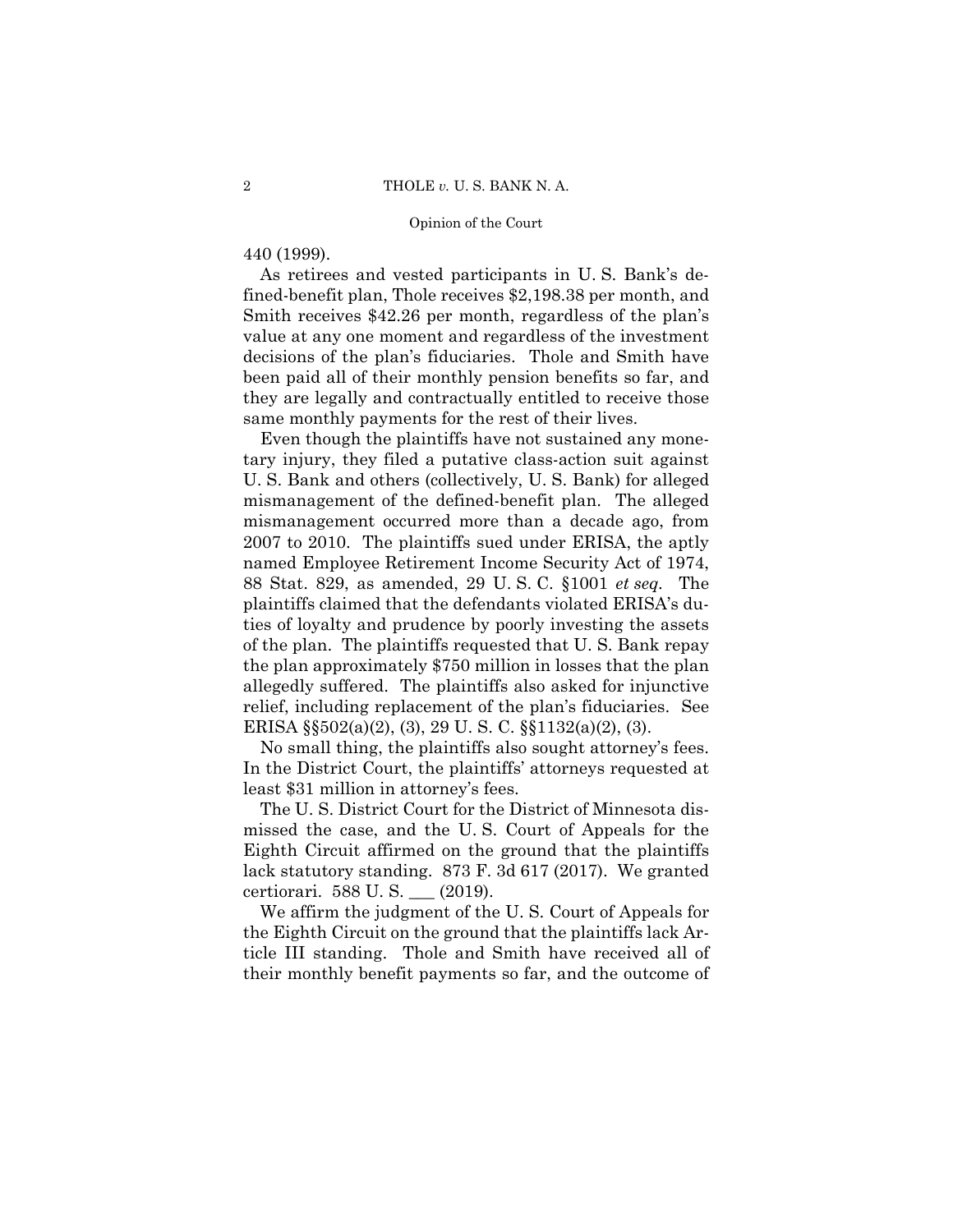this suit would not affect their future benefit payments. If Thole and Smith were to *lose* this lawsuit, they would still receive the exact same monthly benefits that they are already slated to receive, not a penny less. If Thole and Smith were to *win* this lawsuit, they would still receive the exact same monthly benefits that they are already slated to receive, not a penny more. The plaintiffs therefore have no concrete stake in this lawsuit. To be sure, their attorneys have a stake in the lawsuit, but an "interest in attorney's fees is, of course, insufficient to create an Article III case or controversy where none exists on the merits of the underlying claim." *Lewis* v. *Continental Bank Corp.*, 494 U. S. 472, 480 (1990); see *Steel Co.* v. *Citizens for Better Environment*, 523 U. S. 83, 107 (1998) (same). Because the plaintiffs themselves have no concrete stake in the lawsuit, they lack Article III standing.

\* \* \*

If Thole and Smith had not received their vested pension benefits, they would of course have Article III standing to sue and a cause of action under ERISA  $\S502(a)(1)(B)$  to recover the benefits due to them. See 29 U. S. C.  $§1132(a)(1)(B)$ . But Thole and Smith have received all of their monthly pension benefits so far, and they will receive those same monthly payments for the rest of their lives.

To nonetheless try to demonstrate their standing to challenge alleged plan mismanagement, the plaintiffs have advanced four alternative arguments.

*First*, analogizing to trust law, Thole and Smith contend that an ERISA defined-benefit plan participant possesses an equitable or property interest in the plan, meaning in essence that injuries to the plan are by definition injuries to the plan participants. Thole and Smith contend, in other words, that a plan fiduciary's breach of a trust-law duty of prudence or duty of loyalty itself harms ERISA defined-benefit plan participants, even if the participants themselves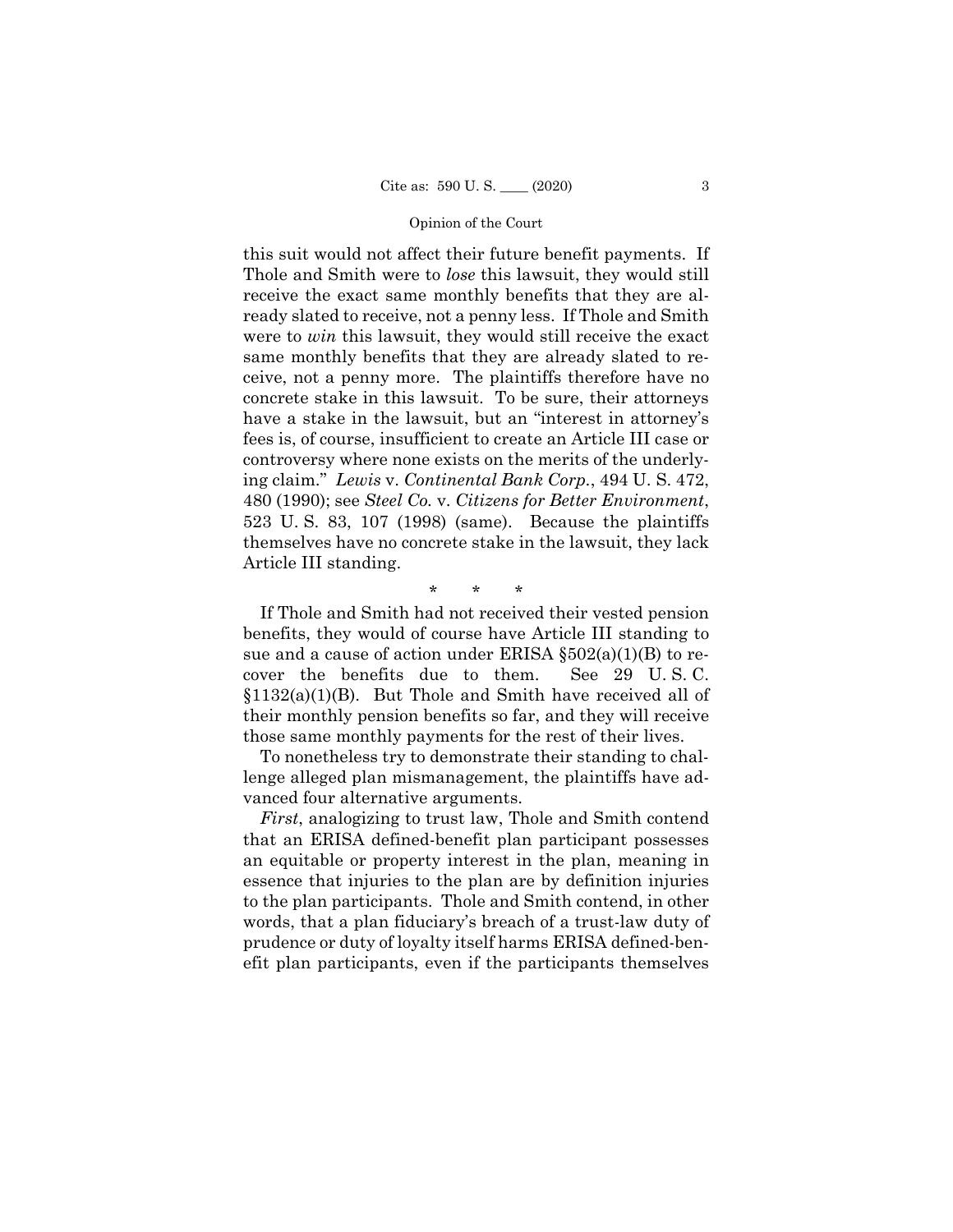have not suffered (and will not suffer) any monetary losses.

The basic flaw in the plaintiffs' trust-based theory of standing is that the participants in a defined-benefit plan are not similarly situated to the beneficiaries of a private trust or to the participants in a defined-contribution plan. See *Varity Corp.* v. *Howe*, 516 U. S. 489, 497 (1996) (trust law informs but does not control interpretation of ERISA). In the private trust context, the value of the trust property and the ultimate amount of money received by the beneficiaries will typically depend on how well the trust is managed, so every penny of gain or loss is at the beneficiaries' risk. By contrast, a defined-benefit plan is more in the nature of a contract. The plan participants' benefits are fixed and will not change, regardless of how well or poorly the plan is managed. The benefits paid to the participants in a defined-benefit plan are not tied to the value of the plan. Moreover, the employer, not plan participants, receives any surplus left over after all of the benefits are paid; the employer, not plan participants, is on the hook for plan shortfalls. See *Beck*, 551 U. S., at 98–99. As this Court has stated before, plan participants possess no equitable or property interest in the plan. See *Hughes Aircraft Co.*, 525 U. S., at 439–441; see also *LaRue* v. *DeWolff, Boberg & Associates, Inc.*, 552 U. S. 248, 254–256 (2008). The trust-law analogy therefore does not fit this case and does not support Article III standing for plaintiffs who allege mismanagement of a defined-benefit plan.

*Second*, Thole and Smith assert standing as representatives of the plan itself. But in order to claim "the interests of others, the litigants themselves still must have suffered an injury in fact, thus giving" them "a sufficiently concrete interest in the outcome of the issue in dispute." *Hollingsworth* v. *Perry*, 570 U. S. 693, 708 (2013) (internal quotation marks omitted); cf. *Gollust* v. *Mendell*, 501 U. S. 115, 125–126 (1991) (suggesting that shareholder must "main-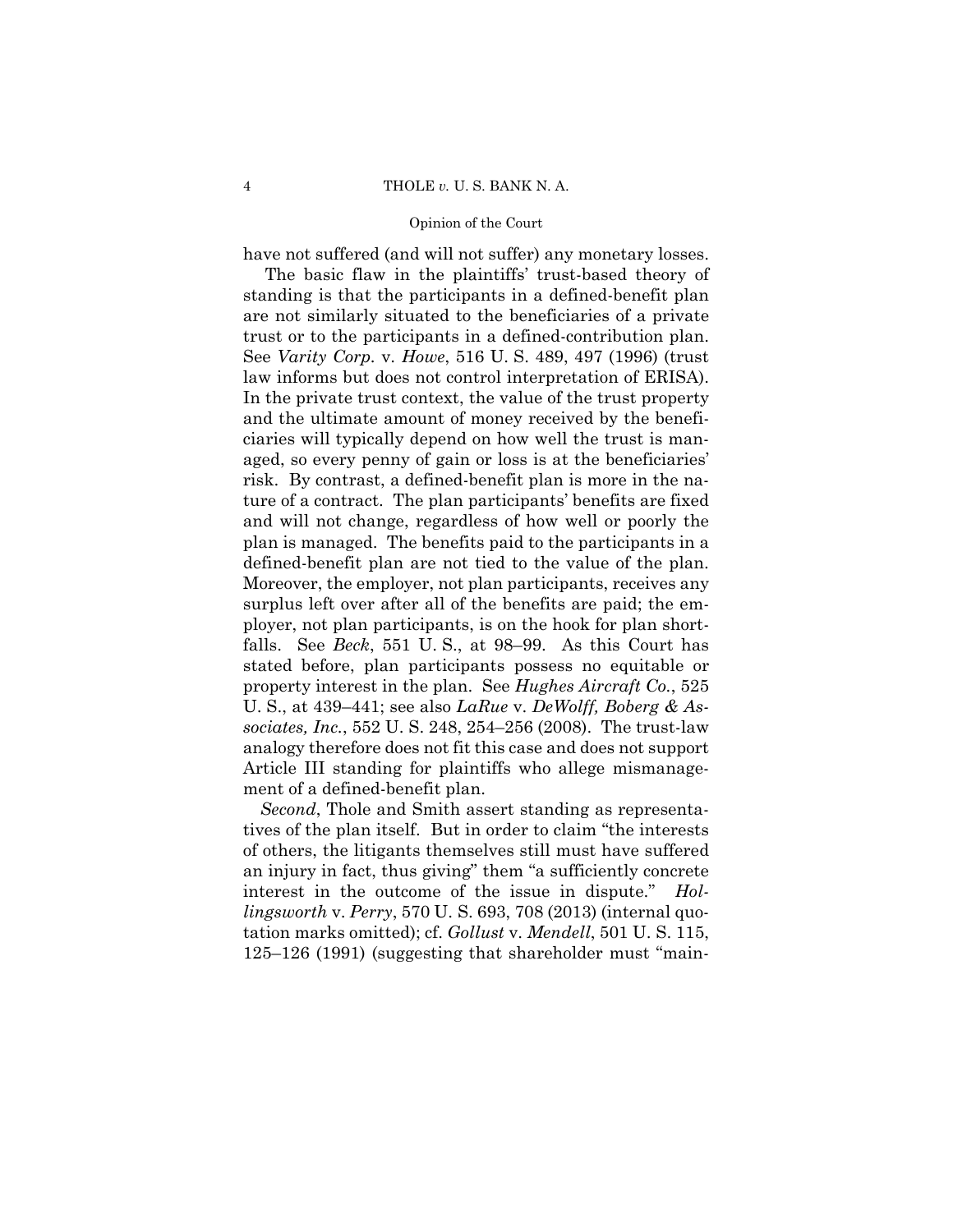tain some continuing financial stake in the litigation" in order to have Article III standing to bring an insider trading suit on behalf of the corporation); *Craig* v. *Boren*, 429 U. S. 190, 194–195 (1976) (vendor who "independently" suffered an Article III injury in fact could then assert the rights of her customers). The plaintiffs themselves do not have a concrete stake in this suit.

The plaintiffs point to the Court's decisions upholding the Article III standing of assignees—that is, where a party's right to sue has been legally or contractually assigned to another party. But here, the plan's claims have not been legally or contractually assigned to Thole or Smith. Cf. *Sprint Communications Co.* v. *APCC Services, Inc.*, 554 U. S. 269, 290 (2008); *Vermont Agency of Natural Resources*  v. *United States ex rel. Stevens*, 529 U. S. 765, 771–774 (2000) (*qui tam* statute makes a relator a partial assignee and "gives the relator himself an interest in the lawsuit") (emphasis deleted). The plaintiffs' invocation of cases involving guardians, receivers, and executors falls short for basically the same reason. The plaintiffs have not been legally or contractually appointed to represent the plan.

*Third*, in arguing for standing, Thole and Smith stress that ERISA affords the Secretary of Labor, fiduciaries, beneficiaries, and participants—including participants in a defined-benefit plan—a general cause of action to sue for restoration of plan losses and other equitable relief. See ERISA §§502(a)(2), (3), 29 U. S. C. §§1132(a)(2), (3). But the cause of action does not affect the Article III standing analysis. This Court has rejected the argument that "a plaintiff automatically satisfies the injury-in-fact requirement whenever a statute grants a person a statutory right and purports to authorize that person to sue to vindicate that right." *Spokeo*, *Inc.* v. *Robins*, 578 U. S. \_\_\_, \_\_\_ (2016) (slip op., at 9); see *Raines* v. *Byrd*, 521 U. S. 811, 820, n. 3 (1997). The Court has emphasized that "Article III stand-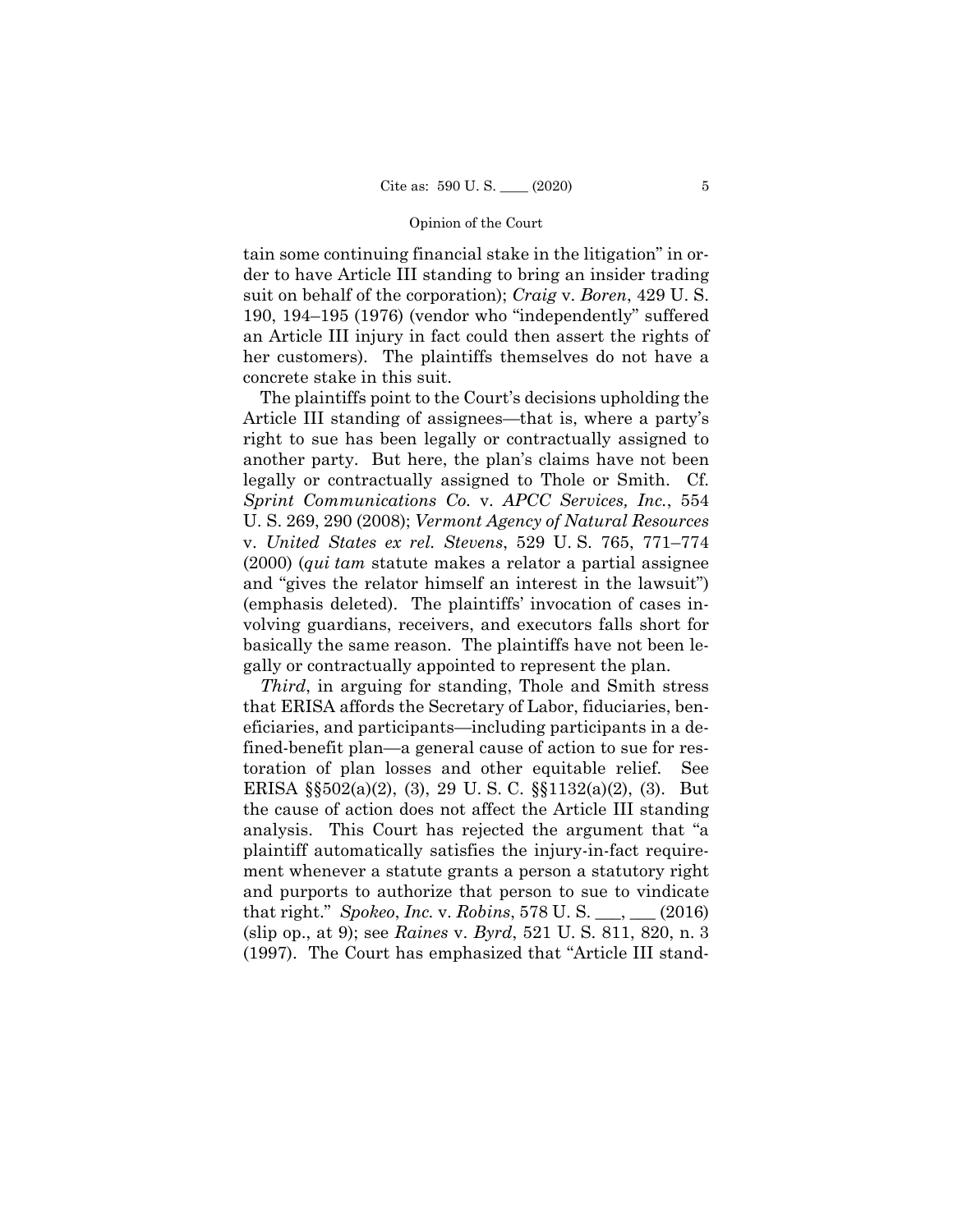ing requires a concrete injury even in the context of a statutory violation." *Spokeo*, 578 U. S., at \_\_\_ (slip op., at 9). Here, the plaintiffs have failed to plausibly and clearly allege a concrete injury.1

*Fourth*, Thole and Smith contend that if defined-benefit plan participants may not sue to target perceived fiduciary misconduct, no one will meaningfully regulate plan fiduciaries. For that reason, the plaintiffs suggest that definedbenefit plan participants must have standing to sue. But this Court has long rejected that kind of argument for Article III standing. See *Valley Forge Christian College* v. *Americans United for Separation of Church and State, Inc.*, 454 U. S. 464, 489 (1982) (the "'assumption that if respondents have no standing to sue, no one would have standing, is not a reason to find standing'") (quoting *Schlesinger* v. *Reservists Comm. to Stop the War*, 418 U. S. 208, 227 (1974)).

In any event, the argument rests on a faulty premise in this case because defined-benefit plans are regulated and monitored in multiple ways. To begin with, employers and their shareholders often possess strong incentives to root out fiduciary misconduct because the employers are entitled to the plan surplus and are often on the hook for plan shortfalls. Therefore, about the last thing a rational employer wants or needs is a mismanaged retirement plan. Cf. ERISA §4062(a), 29 U. S. C. §1362(a). Moreover, ERISA expressly authorizes the Department of Labor to enforce ERISA's fiduciary obligations. See ERISA §502(a)(2), 29 U. S. C. §1132(a)(2). And the Department of Labor has a substantial motive to aggressively pursue fiduciary misconduct, particularly to avoid the financial burden of failed defined-benefit plans being backloaded onto the Federal Government. When a defined-benefit plan fails and is unable

<sup>&</sup>lt;sup>1</sup>To be clear, our decision today does not concern suits to obtain plan information. See, *e.g.,* ERISA §502(a)(1)(A), 29 U. S. C. §1132(a)(1)(A).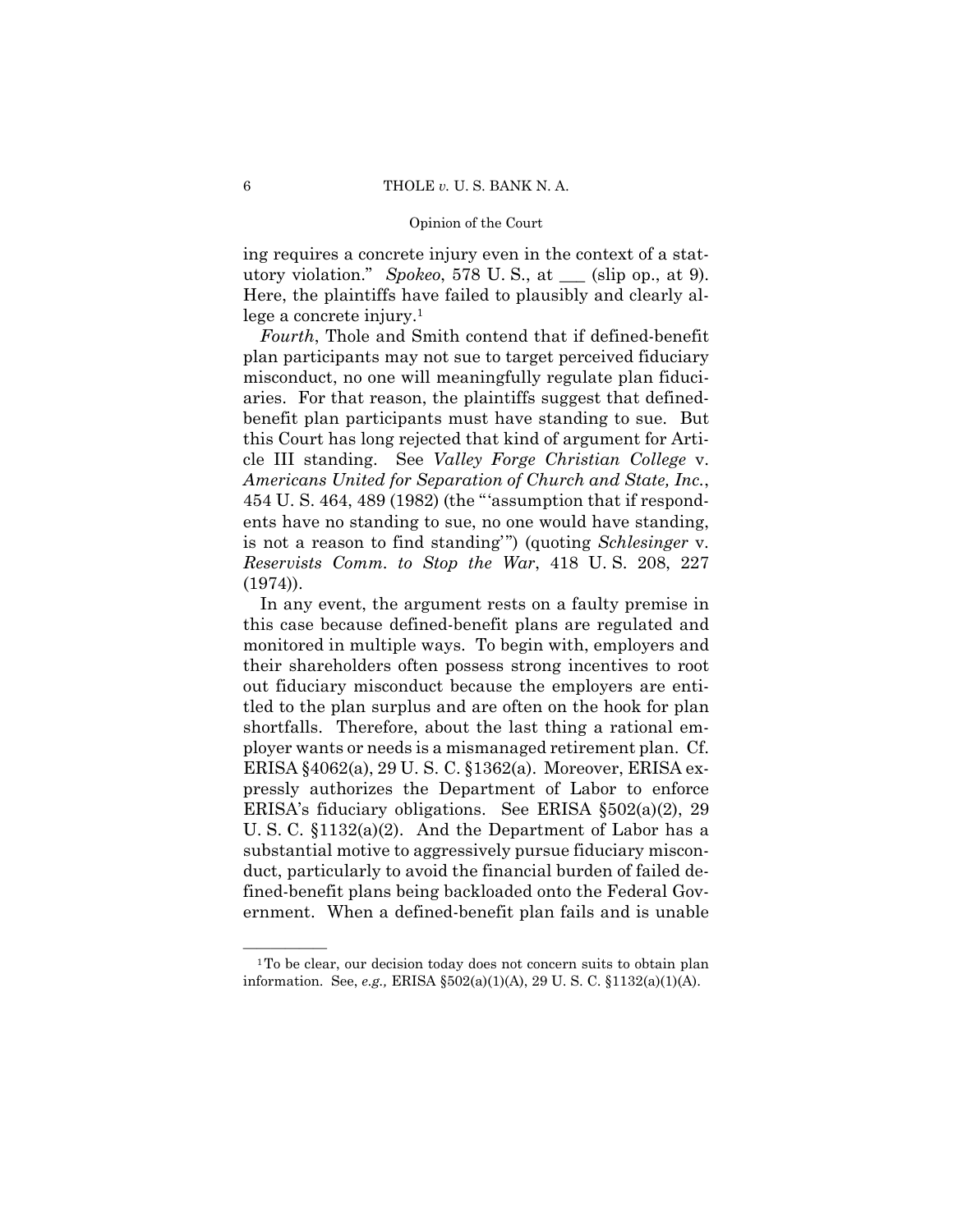to pay benefits to retirees, the federal Pension Benefit Guaranty Corporation is required by law to pay the vested pension benefits of the retirees, often in full. The Department of Labor is well positioned to understand the relationship between plan failure and the PBGC because, by law, the PBGC operates within the Department of Labor, and the Secretary of Labor chairs the Board of the PBGC. See ERISA §§4002(a), (d), 29 U. S. C. §§1302(a), (d). On top of all that, fiduciaries (including trustees who are fiduciaries) can sue other fiduciaries—and they would have good reason to sue if, as Thole and Smith posit, one fiduciary were using the plan's assets as a "personal piggybank." Brief for Petitioners 2. In addition, depending on the nature of the fiduciary misconduct, state and federal criminal laws may apply. See, *e.g.,* 18 U. S. C. §§664, 1954; ERISA §514(b)(4), 29 U. S. C. §1144(b)(4). In short, under ERISA, fiduciaries who manage defined-benefit plans face a regulatory phalanx.

In sum, none of the plaintiffs' four theories supports their Article III standing in this case.

One last wrinkle remains. According to the plaintiffs' *amici*, plan participants in a defined-benefit plan have standing to sue if the mismanagement of the plan was so egregious that it substantially increased the risk that the plan and the employer would fail and be unable to pay the participants' future pension benefits. Cf. *Clapper* v. *Amnesty Int'l USA*, 568 U. S. 398, 414, n. 5 (2013); *Lee* v. *Verizon Communications*, *Inc*., 837 F. 3d 523, 545–546 (CA5 2016); *David* v. *Alphin*, 704 F. 3d 327, 336–338 (CA4 2013). But the plaintiffs do not assert that theory of standing in this Court. In any event, the plaintiffs' complaint did not plausibly and clearly claim that the alleged mismanagement of the plan substantially increased the risk that the plan and the employer would fail and be unable to pay the plaintiffs' future pension benefits. It is true that the plaintiffs' complaint alleged that the plan was underfunded for a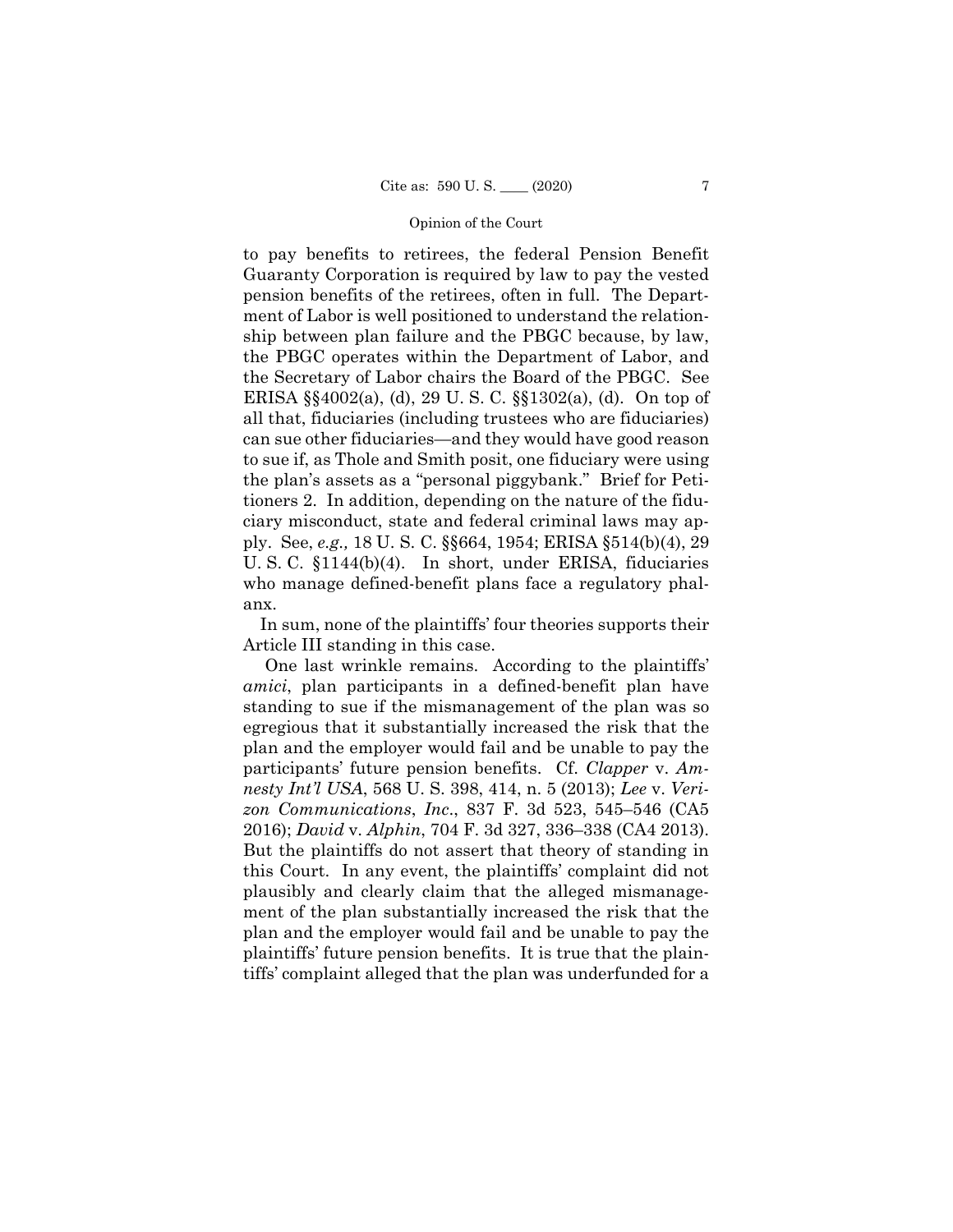risk of default by the entire plan").2 period of time. But a bare allegation of plan underfunding does not itself demonstrate a substantially increased risk that the plan and the employer would both fail. Cf. *LaRue*, 552 U. S., at 255 ("Misconduct by the administrators of a defined benefit plan will not affect an individual's entitlement to a defined benefit unless it creates or enhances the

\* \* \*

Courts sometimes make standing law more complicated than it needs to be. There is no ERISA exception to Article III. And under ordinary Article III standing analysis, the plaintiffs lack Article III standing for a simple, commonsense reason: They have received all of their vested pension benefits so far, and they are legally entitled to receive the same monthly payments for the rest of their lives. Winning or losing this suit would not change the plaintiffs' monthly pension benefits. The plaintiffs have no concrete stake in this dispute and therefore lack Article III standing. We affirm the judgment of the U. S. Court of Appeals for the Eighth Circuit.

*It is so ordered.* 

 $\overline{\hspace{1cm}}$  2 Even if a defined-benefit plan is mismanaged into plan termination, available for plan participants whose benefits are guaranteed in full by the federal PBGC by law acts as a backstop and covers the vested pension benefits up to a certain amount and often in full. For example, if the plan and the employer in this case were to fail, the PBGC would be required to pay these two plaintiffs all of their vested pension benefits in full. See ERISA §§4022(a), (b), 29 U. S. C. §§1322(a), (b); Tr. of Oral Arg. 18–19; see also Congressional Research Service, Pension Benefit Guaranty Corporation (PBGC): A Primer 1 (2019); PBGC, General FAQs About PBGC, https://www.pbgc.gov/about/faq/general-faqs-about-pbgc. Any increased-risk-of-harm theory of standing therefore might not be the PBGC. But we need not decide that question in this case.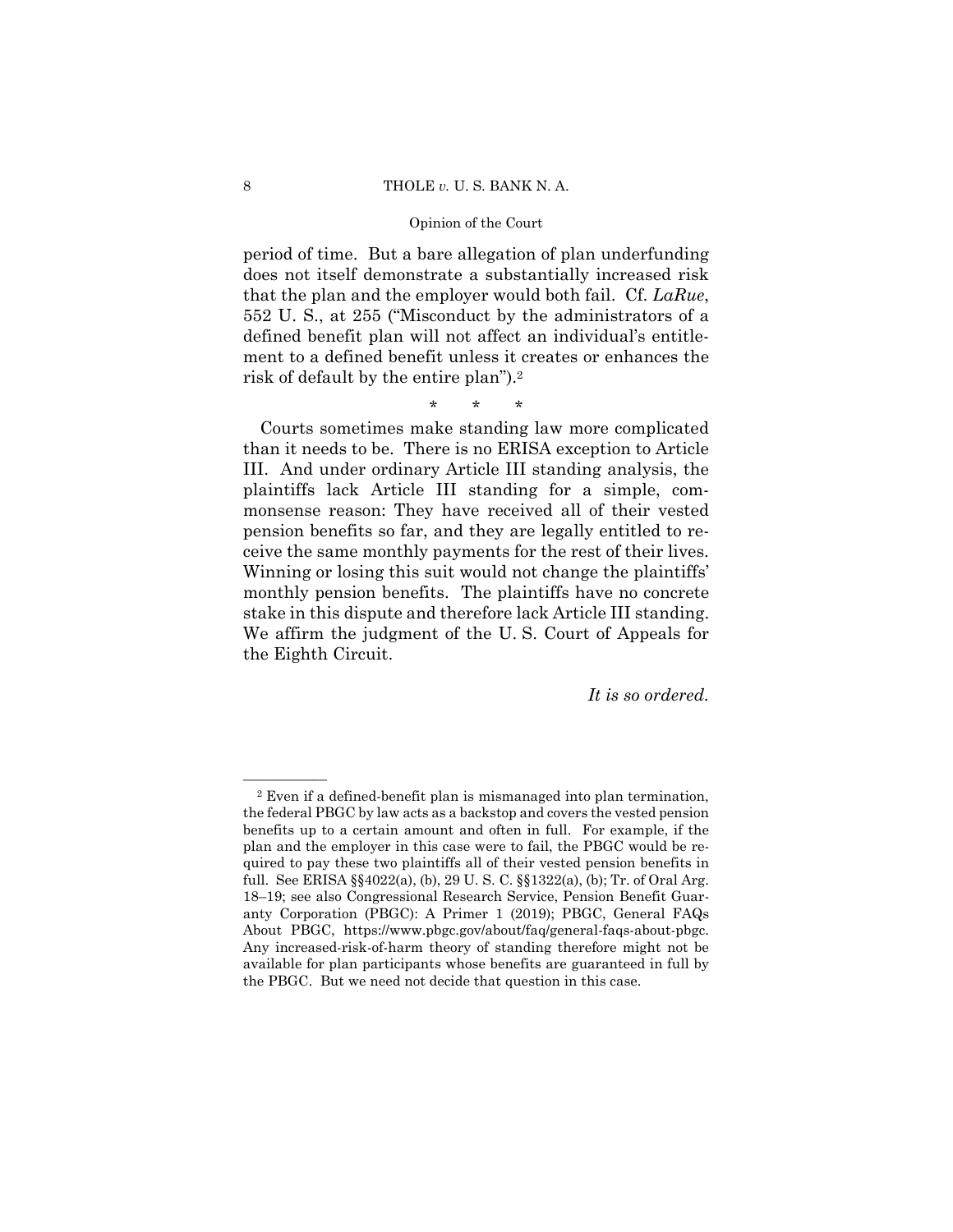THOMAS, J., concurring

# $\frac{1}{2}$  ,  $\frac{1}{2}$  ,  $\frac{1}{2}$  ,  $\frac{1}{2}$  ,  $\frac{1}{2}$  ,  $\frac{1}{2}$  ,  $\frac{1}{2}$ **SUPREME COURT OF THE UNITED STATES**

### $\frac{1}{2}$  ,  $\frac{1}{2}$  ,  $\frac{1}{2}$  ,  $\frac{1}{2}$  ,  $\frac{1}{2}$  ,  $\frac{1}{2}$ No. 17–1712

# JAMES J. THOLE, ET AL., PETITIONERS *v.*  U. S. BANK N. A., ET AL.

# ON WRIT OF CERTIORARI TO THE UNITED STATES COURT OF APPEALS FOR THE EIGHTH CIRCUIT

[June 1, 2020]

 JUSTICE THOMAS, with whom JUSTICE GORSUCH joins, concurring.

I agree with the Court's opinion, which correctly applies our precedents and concludes that petitioners lack standing. I also agree that "[c]ourts sometimes make standing law more complicated than it needs to be." *Ante*, at 8. I write separately to observe that by requiring us to engage with petitioners' analogies to trust law, our precedents unnecessarily complicate this case.

The historical restrictions on standing provide a simpler framework. Article III vests "[t]he judicial Power of the United States" in the federal courts and specifies that it shall extend to enumerated categories of "Cases" and "Controversies." §§1, 2. "To understand the limits that standing imposes on 'the judicial Power,' . . . we must 'refer directly to the traditional, fundamental limitations upon the powers of common-law courts.'" *Spokeo*, *Inc.* v. *Robins*, 578 U. S.  $\mu$ ,  $\mu$  (2016) (THOMAS, J., concurring) (slip op., at 2) (quoting *Honig* v. *Doe*, 484 U. S. 305, 340 (1988) (Scalia, J., dissenting)); see also *Muskrat* v. *United States*, 219 U. S. 346, 356–357 (1911) (observing that the "judicial power with the right to determine 'cases' and 'controversies'" has long referred to "suit[s] instituted according to the regular course of judicial procedure").

"Common-law courts imposed different limitations on a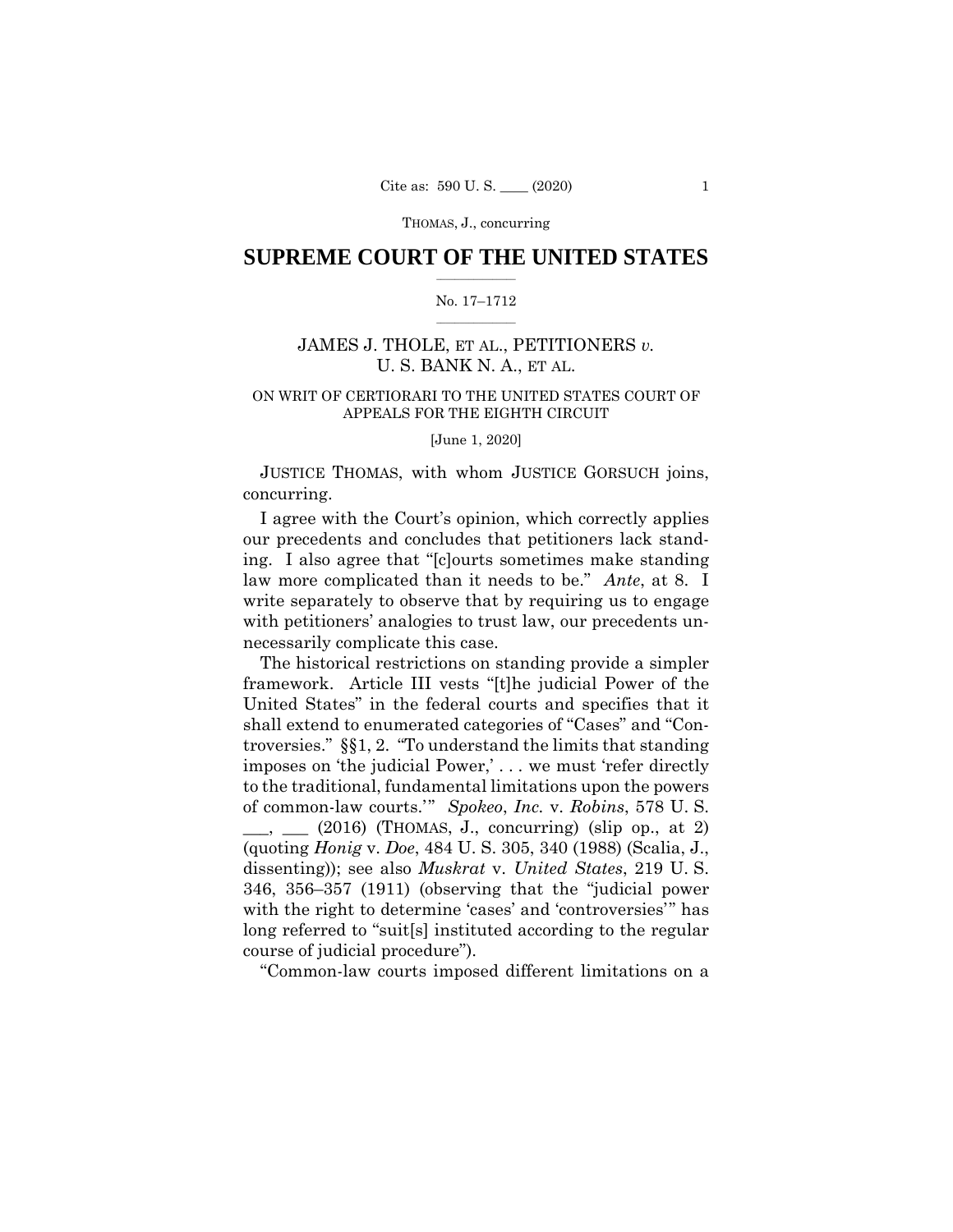### THOMAS, J., concurring

plaintiff 's right to bring suit depending on the type of right the plaintiff sought to vindicate." *Spokeo*, 578 U. S., at \_\_\_ (THOMAS, J., concurring) (slip op., at 2). Rights were typically divided into private rights and public rights. Private rights are those "'belonging to individuals, considered as individuals.'" *Ibid.* (quoting 3 W. Blackstone, Commentaries \*2); see also Woolhandler & Nelson, Does History Defeat Standing Doctrine? 102 Mich. L. Rev. 689, 693 (2004). Public rights are "owed 'to the whole community, considered as a community, in its social aggregate capacity.'" *Spokeo*, *supra*, at \_\_\_ (THOMAS, J., concurring) (slip op., at 3) (quoting 4 Blackstone, *supra*, at \*5); see also Woolhandler & Nelson, *supra*, at 693.

 (ERISA). "In a suit for the violation of a private right, Petitioners claim violations of private rights under the Employee Retirement Income Security Act of 1974 courts historically presumed that the plaintiff suffered a *de facto* injury [if] his personal, legal rights [were] invaded." *Spokeo*, *supra*, at \_\_\_ (THOMAS, J., concurring) (slip op., at 2). In this case, however, none of the rights identified by petitioners belong to them. The fiduciary duties created by ERISA are owed to the plan, not petitioners. See 29 U. S. C. §§1104(a)(1), 1105(a), 1106(a)(1), 1106(b), 1109(a). As participants in a defined benefit plan, petitioners have no legal or equitable ownership interest in the plan assets. See *ante*, at 4. There has been no assignment of the plan's rights by ERISA or any contract. See *ante*, at 5. And petitioners cannot rely on ERISA §502(a). Although it establishes certain causes of action, it creates no private right. See §1132(a).

There is thus no need to analogize petitioners' complaint to trust law actions, derivative actions, *qui tam* actions, or anything else. We need only recognize that the private rights that were allegedly violated do not belong to petitioners under ERISA or any contract.

Our ERISA precedents have especially complicated the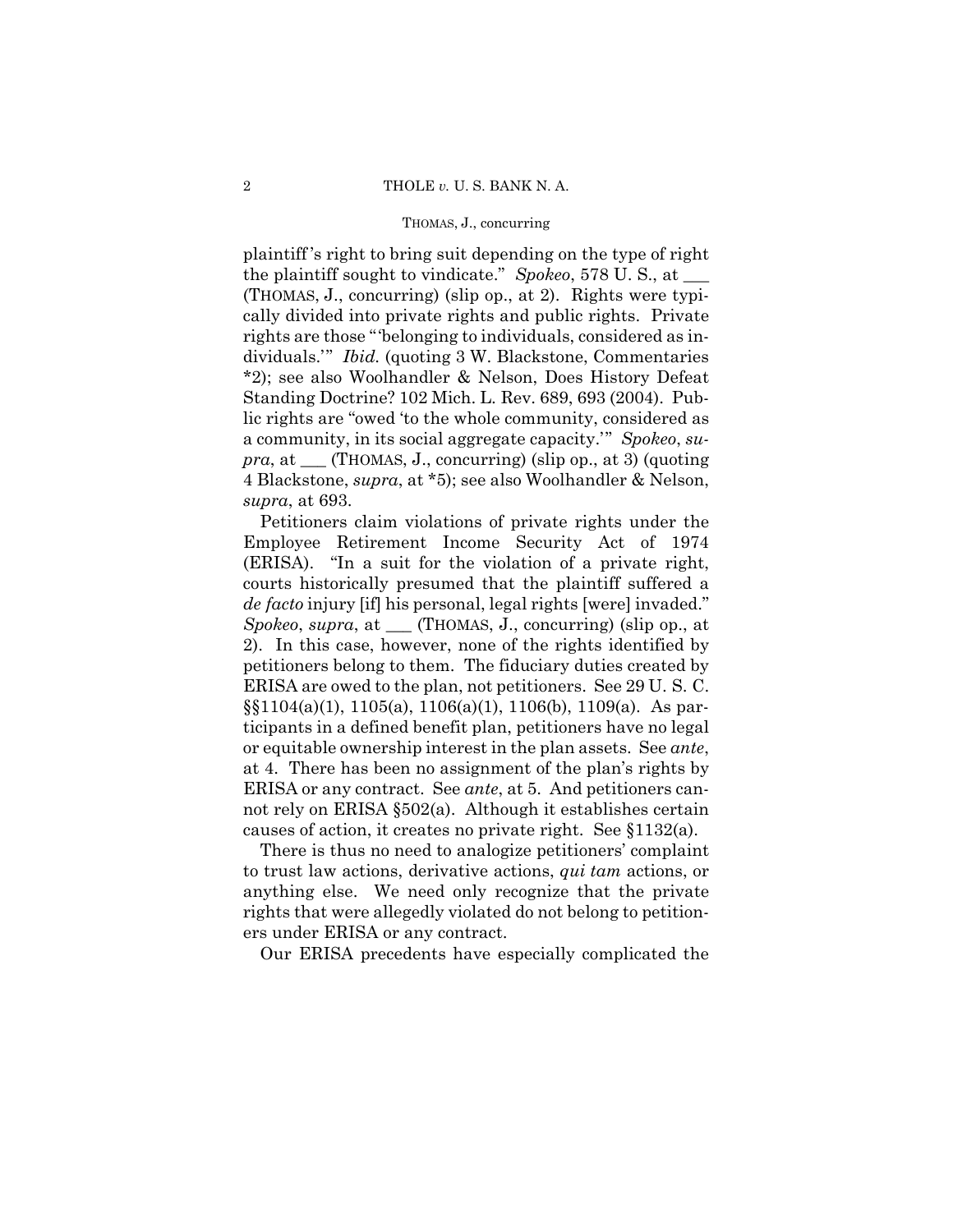## THOMAS, J., concurring

question of standing in this case due to their misinterpretations of the statute. I continue to object to this Court's practice of using the common law of trusts as the "starting point" for interpreting ERISA. *Varity Corp.* v. *Howe*, 516 U. S. 489, 497 (1996). "[I]n 'every case involving construction of a statute,' the 'starting point . . . is the language itself.'" *Id.*, at 528 (THOMAS, J., dissenting) (quoting *Ernst & Ernst* v. *Hochfelder*, 425 U. S. 185, 197 (1976); ellipsis in original). This is especially true for ERISA because its "statutory definition of a fiduciary departs from the common law." *Varity*, *supra,* at 528*.* The Court correctly applies *Varity* here, but in an appropriate case, we should reconsider our reliance on loose analogies in both our standing and ERISA jurisprudence.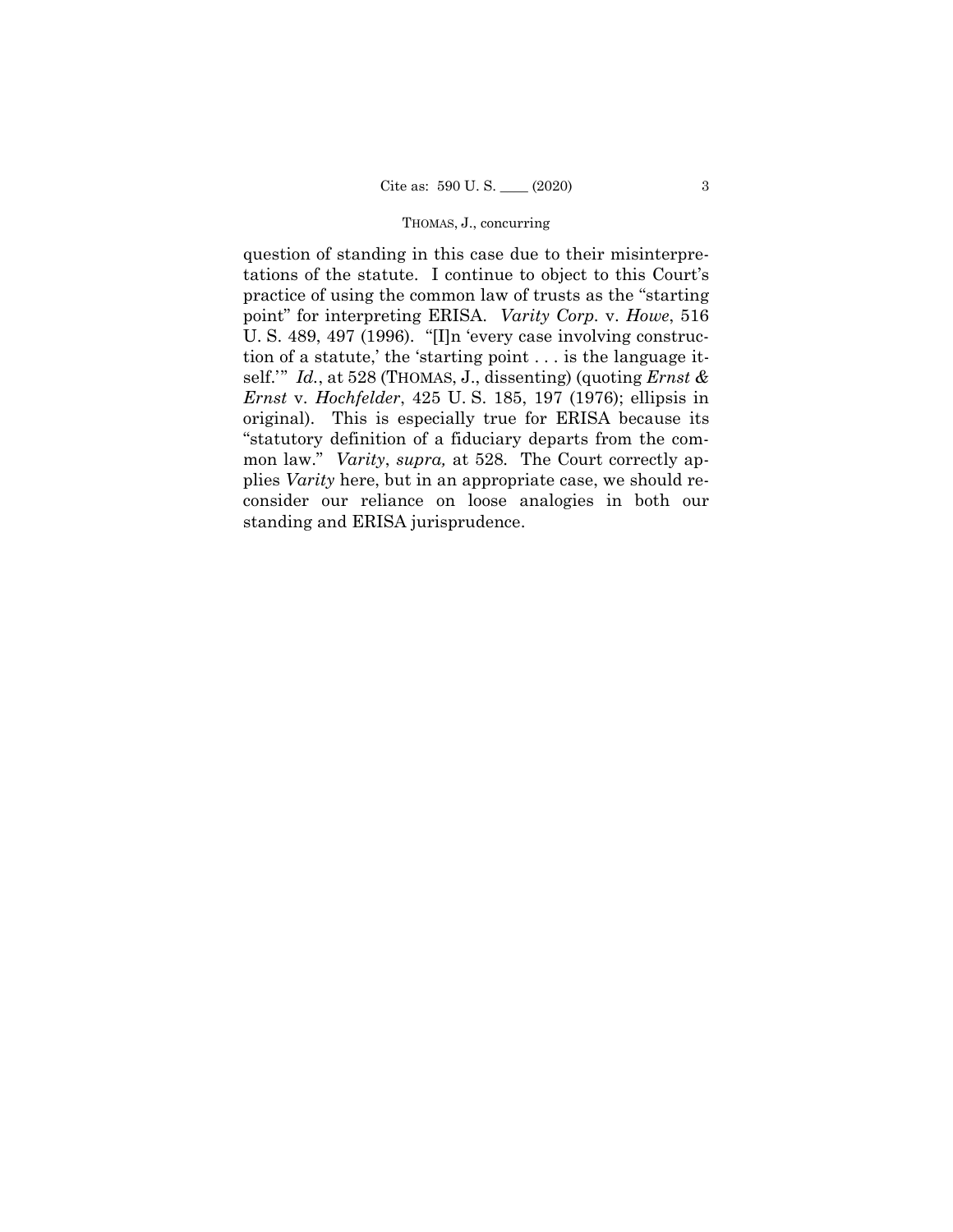# $\frac{1}{2}$  ,  $\frac{1}{2}$  ,  $\frac{1}{2}$  ,  $\frac{1}{2}$  ,  $\frac{1}{2}$  ,  $\frac{1}{2}$  ,  $\frac{1}{2}$ **SUPREME COURT OF THE UNITED STATES**

### $\frac{1}{2}$  ,  $\frac{1}{2}$  ,  $\frac{1}{2}$  ,  $\frac{1}{2}$  ,  $\frac{1}{2}$  ,  $\frac{1}{2}$ No. 17–1712

# JAMES J. THOLE, ET AL., PETITIONERS *v.*  U. S. BANK N. A., ET AL.

# ON WRIT OF CERTIORARI TO THE UNITED STATES COURT OF APPEALS FOR THE EIGHTH CIRCUIT

[June 1, 2020]

 JUSTICE SOTOMAYOR, with whom JUSTICE GINSBURG, JUSTICE BREYER, and JUSTICE KAGAN join, dissenting.

The Court holds that the Constitution prevents millions of pensioners from enforcing their rights to prudent and loyal management of their retirement trusts. Indeed, the Court determines that pensioners may not bring a federal lawsuit to stop or cure retirement-plan mismanagement until their pensions are on the verge of default. This conclusion conflicts with common sense and longstanding precedent.

# I A

ERISA1 protects "the interests of participants in employee benefit plans and their beneficiaries." 29 U. S. C. §1001(b). Chief among these safeguards is that "all assets of an employee benefit plan" must "be held in trust by one or more trustees" for "the exclusive purposes of providing benefits to participants in the plan and their beneficiaries." §§1103(a), (c)(1). A retirement plan's assets "shall never inure to the benefit of any employer." §1103(c)(1).

Because ERISA requires that retirement-plan assets be

<sup>&</sup>lt;sup>1</sup> Employee Retirement Income Security Act of 1974, 88 Stat. 829, as amended, 29 U. S. C. §1001 *et seq*.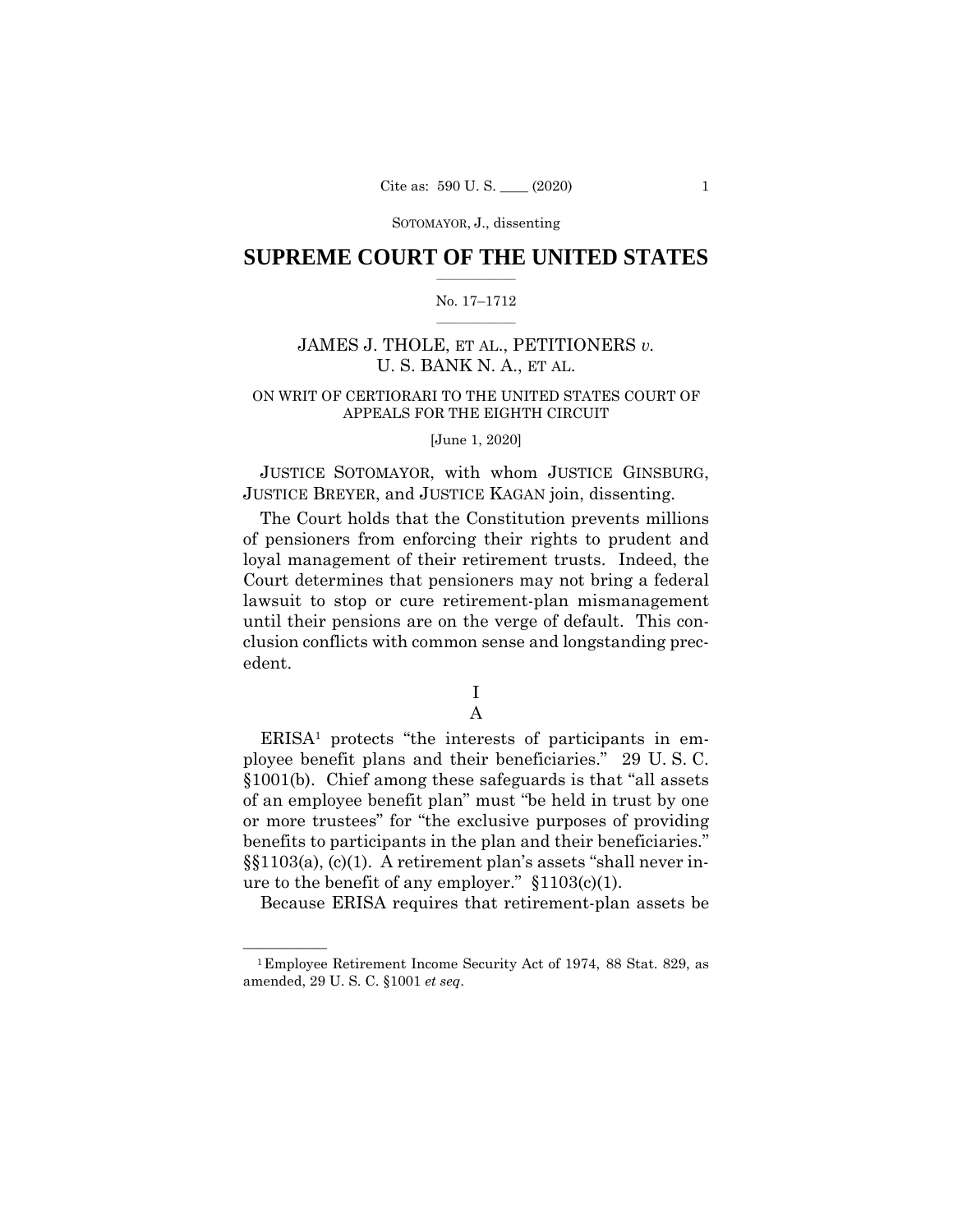held in trust, it imposes on the trustees and other plan managers "'strict standards'" of conduct "'derived from the common law of trusts.'" *Fifth Third Bancorp* v. *Dudenhoeffer*, 573 U. S. 409, 416 (2014) (quoting *Central States, Southeast & Southwest Areas Pension Fund* v. *Central Transport, Inc.*, 472 U. S. 559, 570 (1985)). These "fiduciary duties" obligate the trustees and managers to act prudently and loyally, looking out solely for the best interest of the plan's participants and beneficiaries—typically, the employees who sacrifice wages today to secure their retirements tomorrow. §§1104, 1106. Not surprisingly, ERISA fiduciaries owe duties not only to the plan they manage, but also "to the beneficiaries" and participants for whom they manage it. *Harris Trust and Sav. Bank* v. *Salomon Smith Barney Inc.*, 530 U. S. 238, 241–242, 250 (2000).

If a fiduciary flouts these stringent standards, ERISA provides a cause of action and makes the fiduciary personally liable. §§1109, 1132. The United States Secretary of Labor, a plan participant or beneficiary, or another fiduciary may sue for "appropriate relief under section 1109."  $$1132(a)(2)$; see also $1132(a)(3) (permitting participants,$ beneficiaries, or fiduciaries to bring suit "to enjoin any act or practice which violates any provision of this subchapter or the terms of the plan"). Section 1109's remedies include restoration of lost assets, disgorgement of ill-gained profits, and removal of the offending fiduciaries. §1109(a).

B

Petitioners allege that, as of 2007, respondents breached their fiduciary duty of loyalty by investing pension-plan assets in respondents' own mutual funds and by paying themselves excessive management fees. (Petitioners further contend that this self-dealing persists today.) According to the complaint, the fiduciaries also made imprudent investments that allowed them to manipulate accounting rules, boost their reported incomes, inflate their stock prices, and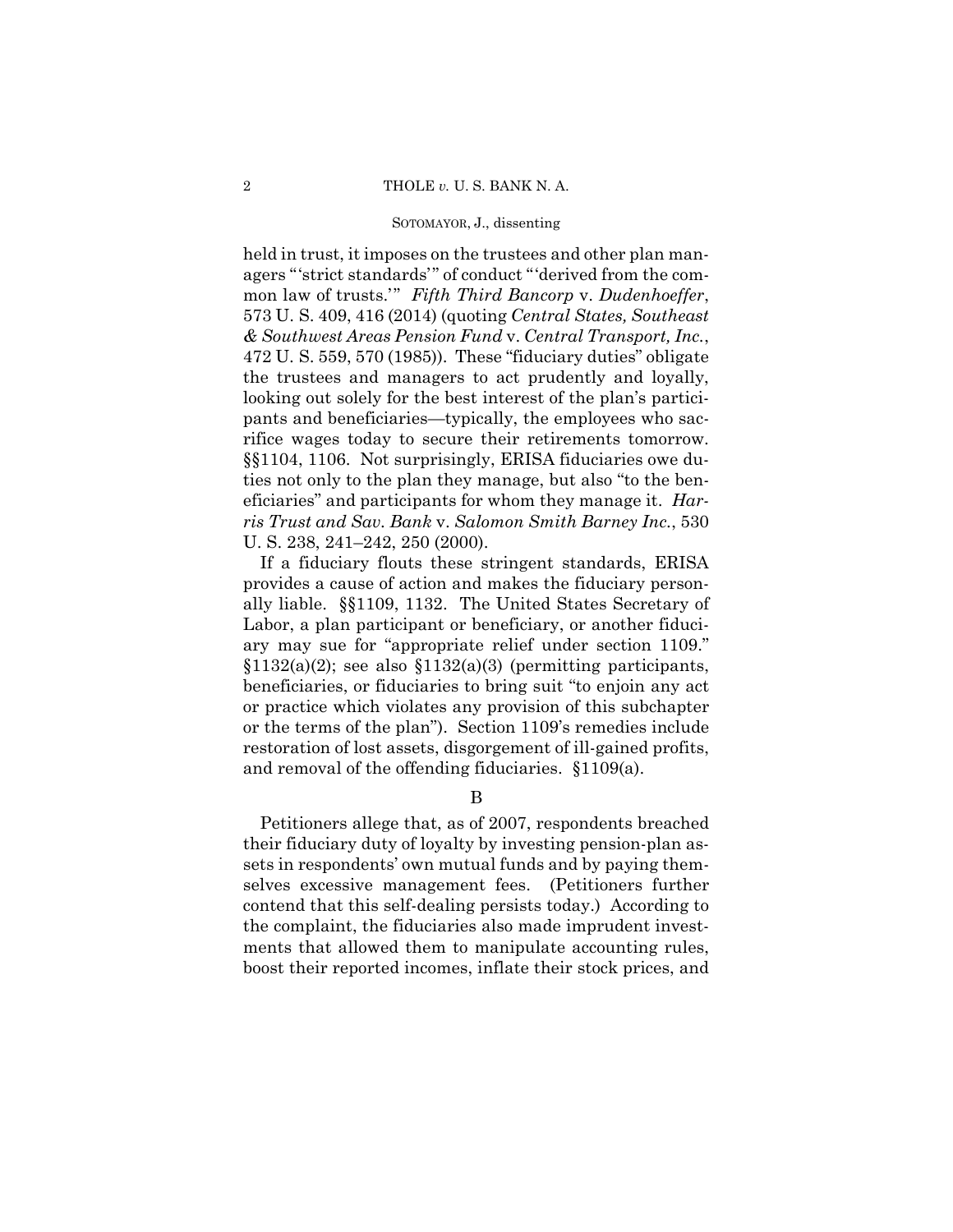exercise lucrative stock options to their own (and their shareholders') benefit.

Then came the Great Recession. In 2008, the retirement plan lost \$1.1 billion, allegedly \$748 million more than a properly managed plan would have lost. So some of the plan's participants sued under 29 U. S. C. §1132(a) for the relief Congress contemplated: restoration of losses, disgorgement of respondents' ill-gotten profits and fees, removal of the disloyal fiduciaries, and an injunction to stop the ongoing breaches. Faced with this lawsuit, respondents returned to the plan about \$311 million (less than half of what the plan had lost) and none of the profits respondents had unlawfully gained. See 873 F. 3d 617, 630–631 (CA8 2018).

# II

In the Court's words, the question here is whether petitioners have alleged a "concrete" injury to support their constitutional standing to sue. *Ante*, at 3. They have for at least three independent reasons.

# A

First, petitioners have an interest in their retirement plan's financial integrity, exactly like private trust beneficiaries have in protecting their trust. By alleging a \$750 million injury to that interest, petitioners have established their standing.

This Court typically recognizes an "injury in fact" where the alleged harm "has a close relationship to" one "that has traditionally been regarded as providing a basis for a lawsuit in English or American courts." *Spokeo, Inc.* v. *Robins*, 578 U.S.  $\frac{1}{2}$ ,  $\frac{1}{2016}$  (slip op., at 9). Thus, the Court acknowledges that "private trust" beneficiaries have standing to protect the assets in which they have an "equitable" interest. *Ante*, at 3–4. The critical question, then, is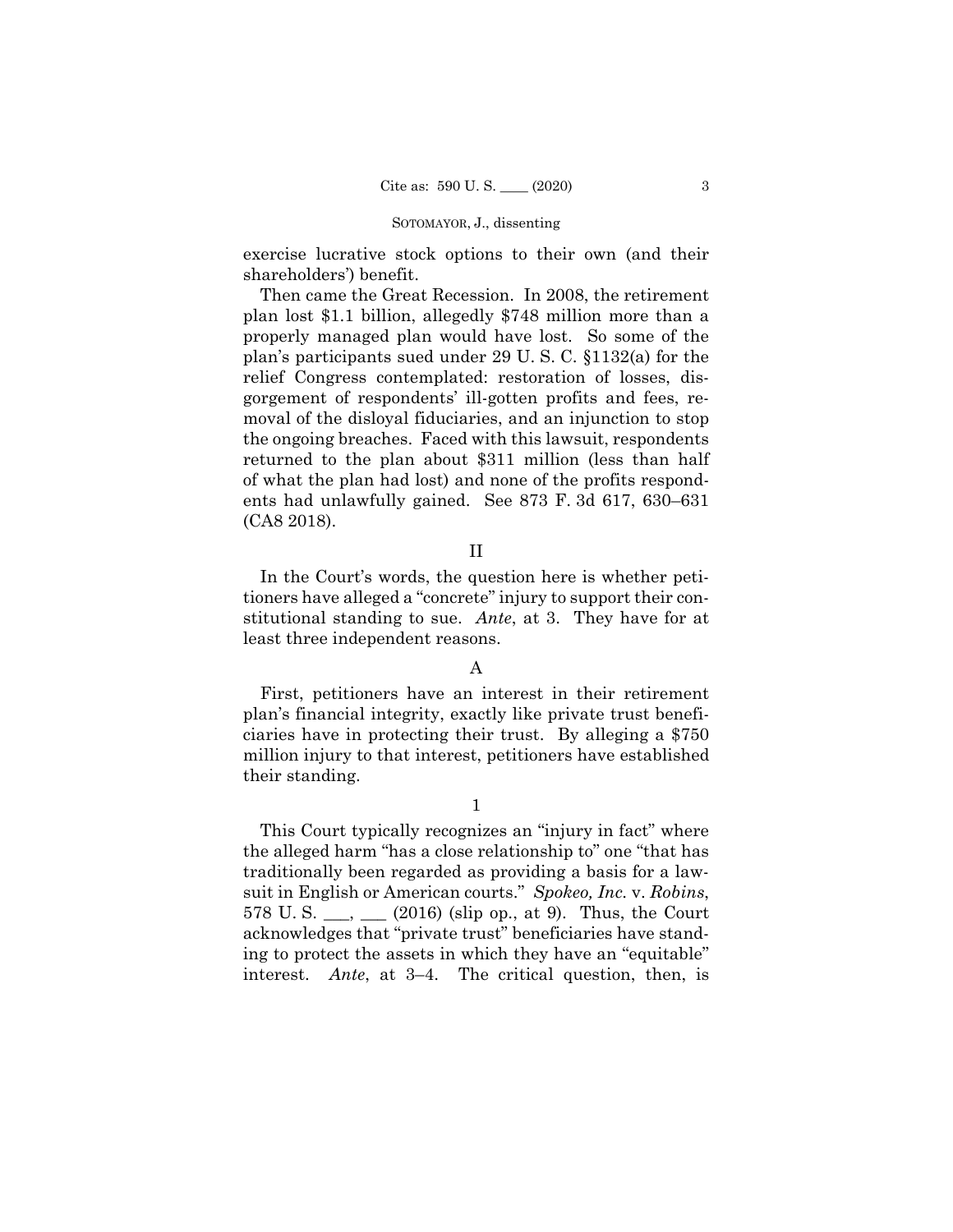whether petitioners have an equitable interest in their retirement plan's assets even though their pension payments are fixed.

 benefit. 29 U. S. C. §§1103(a), (c)(1); see also §1104(a)(1).2 establishes a defined-benefit or defined-contribution plan. They do. ERISA expressly required the creation of a trust in which petitioners are the beneficiaries: "[A]ll assets" of the plan "shall be held in trust" for petitioners' "exclusive" These requirements exist regardless whether the employer §1101(a). Similarly, the Plan Document governing petitioners' defined-benefit plan states that, at "'all times,'" all plan assets "'shall'" be in a "'trust fund'" managed for the participants' and beneficiaries' "'exclusive benefit.'" App. 60– 61. The Plan Document also gives petitioners a residual interest in the trust fund's assets: It instructs that, "[u]pon termination of the Plan, each Participant [and] Beneficiary" shall look to "the assets of the [trust f]und" to "provide the benefits otherwise apparently promised in this Plan." Record in No. 13–cv–2687 (D Minn.), Doc. 107–1, p. 75. This arrangement confers on the "participants [and] beneficiaries" of a defined-benefit plan an equitable stake, or a "common interest," in "the financial integrity of the plan." *Massachusetts Mut. Life Ins. Co.* v. *Russell*, 473 U. S. 134, 142, n. 9 (1985).

Petitioners' equitable interest finds ample support in traditional trust law. "The creation of a trust," like the one here, provides beneficiaries "an equitable interest in the subject matter of the trust." Restatement (Second) of

 ${}^{2}$ Generally, "a trust is created when one person (a 'settlor' or 'grantor') transfers property to a third party (a 'trustee') to administer for the benefit of another (a 'beneficiary')." *North Carolina Dept. of Revenue* v. *Kimberley Rice Kaestner 1992 Family Trust*, 588 U. S. \_\_\_, \_\_\_ (2019) (slip op., at 2); see also Restatement (Second) of Trusts §2 (1957). Neither the Court nor respondents dispute that petitioners' pension fund meets these elements.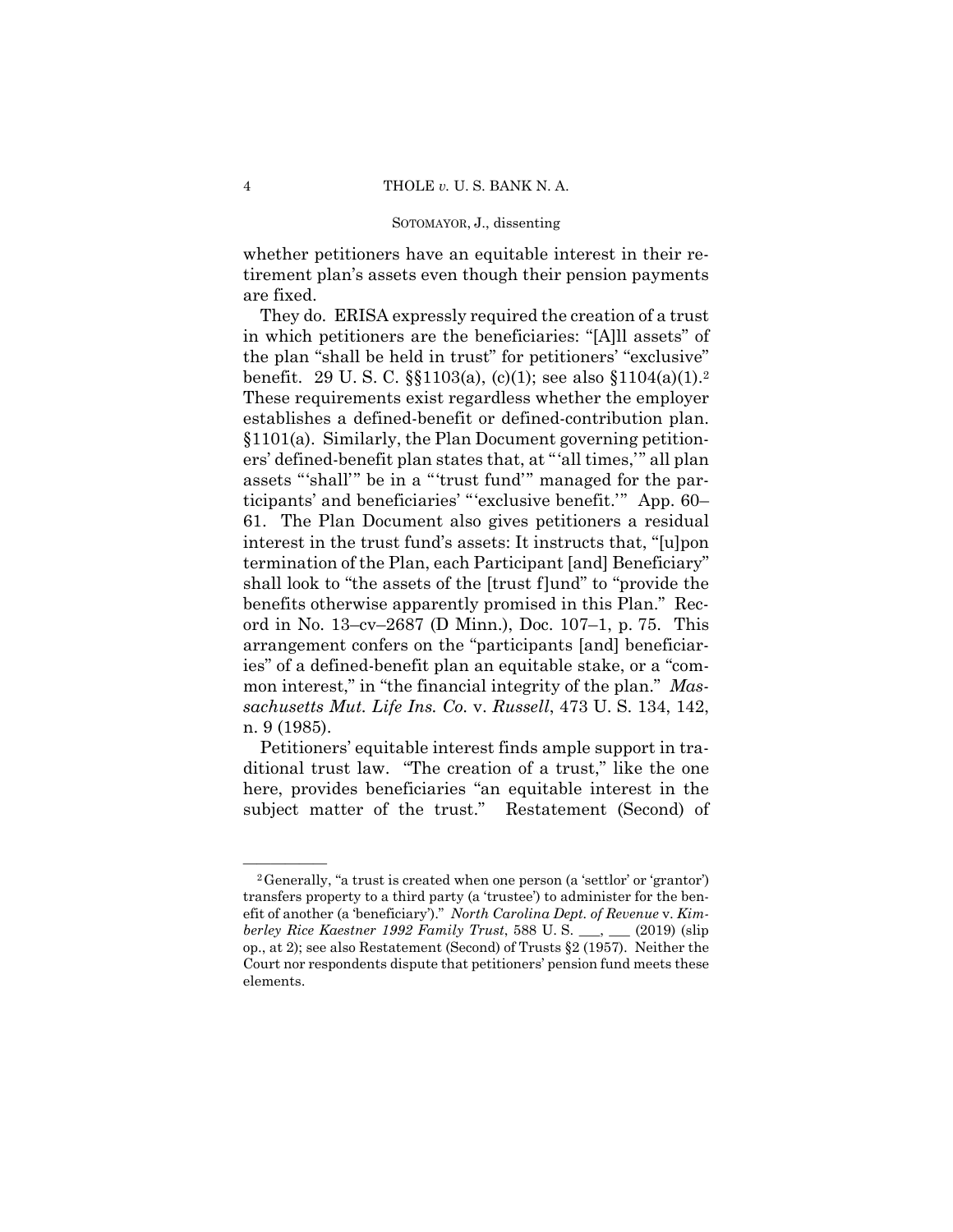Trusts §74, Comment *a*, p. 192 (1957); see *Blair* v. *Commissioner*, 300 U. S. 5, 13 (1937). Courts have long recognized that this equitable interest gives beneficiaries a basis to "have a breach of trust enjoined and . . . redress[ed]." *Ibid.*; see also *Spokeo*, 578 U. S., at \_\_\_ (slip op., at 9). That is, a beneficiary's equitable interest allows her to "maintain a suit" to "compel the trustee to perform his duties," to "enjoin the trustee from committing a breach of trust," to "compel the trustee to redress a breach of trust," and to "remove the trustee." Restatement (Second) of Trusts §199; see also *id*., §205 (beneficiary may require a trustee to restore "any loss or depreciation in value of the trust estate" and "any profit made by [the trustee] through the breach of trust").3

So too here. Because respondents' alleged mismanagement lost the pension fund hundreds of millions of dollars, petitioners have stated an injury to their equitable property interest in that trust.

The Court, by contrast, holds that participants and beneficiaries in a defined-benefit plan have no stake in their plan's assets. *Ante*, at 4. In other words, the Court treats beneficiaries as mere bystanders to their own pensions.

That is wrong on several scores. For starters, it creates a paradox: In one breath, the Court determines that petitioners have "no equitable or property interest" in their plan's assets, *ante*, at 4; in another, the Court concedes that petitioners have an enforceable interest in receiving their "monthly pension benefits," *ante*, at 2. Benefits paid from where? The plan's assets, obviously. Precisely because petitioners have an interest in payments from their trust

<sup>2</sup> 

 a personal financial loss (or an imminent risk of loss). See A. Hess, G. <sup>3</sup> Even contingent and discretionary beneficiaries (those who might not ever receive any assets from the trust) can sue to protect the trust absent Bogert, & G. Bogert, Law of Trusts and Trustees §871 (June 2019 update) (Bogert & Bogert) (listing cases).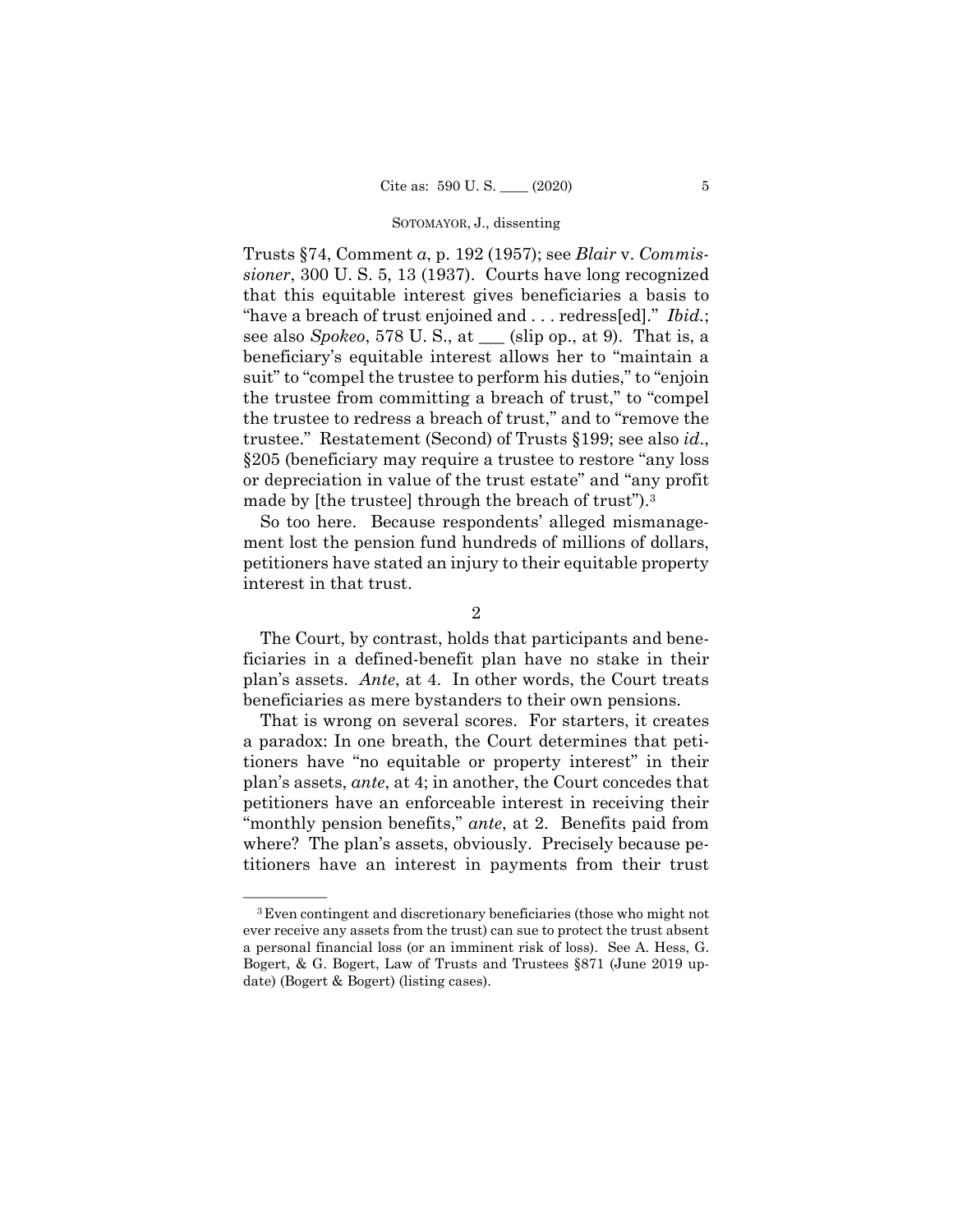fund, they have an interest in the integrity of the assets from which those payments come. See *Russell*, 473 U. S., at 142, n. 9.

 fundamental trust law that both ERISA and the Plan Doc- beneficiaries in a defined-benefit plan did not have equita-The Court's contrary conclusion is unrecognizable in the ument expressly incorporated. If the participants and ble title to the plan's assets, then no one would. Yet that would mean that no "trust" exists, contrary to the plain terms of both ERISA and the Plan Document. See 29 U. S. C. §1103(a); App. 60; see also n. 2, *supra*; *Blair*, 300 U. S., at 13; Bogert & Bogert §1; Restatement (Second) of Trusts §74, Comment *a*, at 192.

Recognizing this problem, the Court asserts that, despite our case law, ERISA's text, and petitioners' Plan Document, trust law is not relevant at all. The Court announces that all "plaintiffs who allege mismanagement of a defined-benefit plan," regardless of their plan terms, cannot invoke a "trust-law analogy" to "support Article III standing." *Ante*, at 4.

That categorical conclusion has no basis in logic or law. Logically, the Court's reasoning relies on tautology. To distinguish an ERISA trust fund from a private trust fund, the Court observes that petitioners' payments have not "fluctuate[d] with the value of the plan or because of the plan fiduciaries' good or bad investment decisions" in the past, *ante,* at 1, so petitioners will necessarily continue to receive full payments "for the rest of their lives," no matter the outcome of this suit, *ante*, at 3. But that is circular: Petitioners will receive benefits indefinitely because they receive benefits now? The Court does not explain how the pension could satisfy its monthly obligation if, as petitioners allege, the plan fiduciaries drain the pool from which petitioners' fixed income streams flow.

Legally, the Court's analysis lists distinctions without a difference. First, the Court writes that a trust promising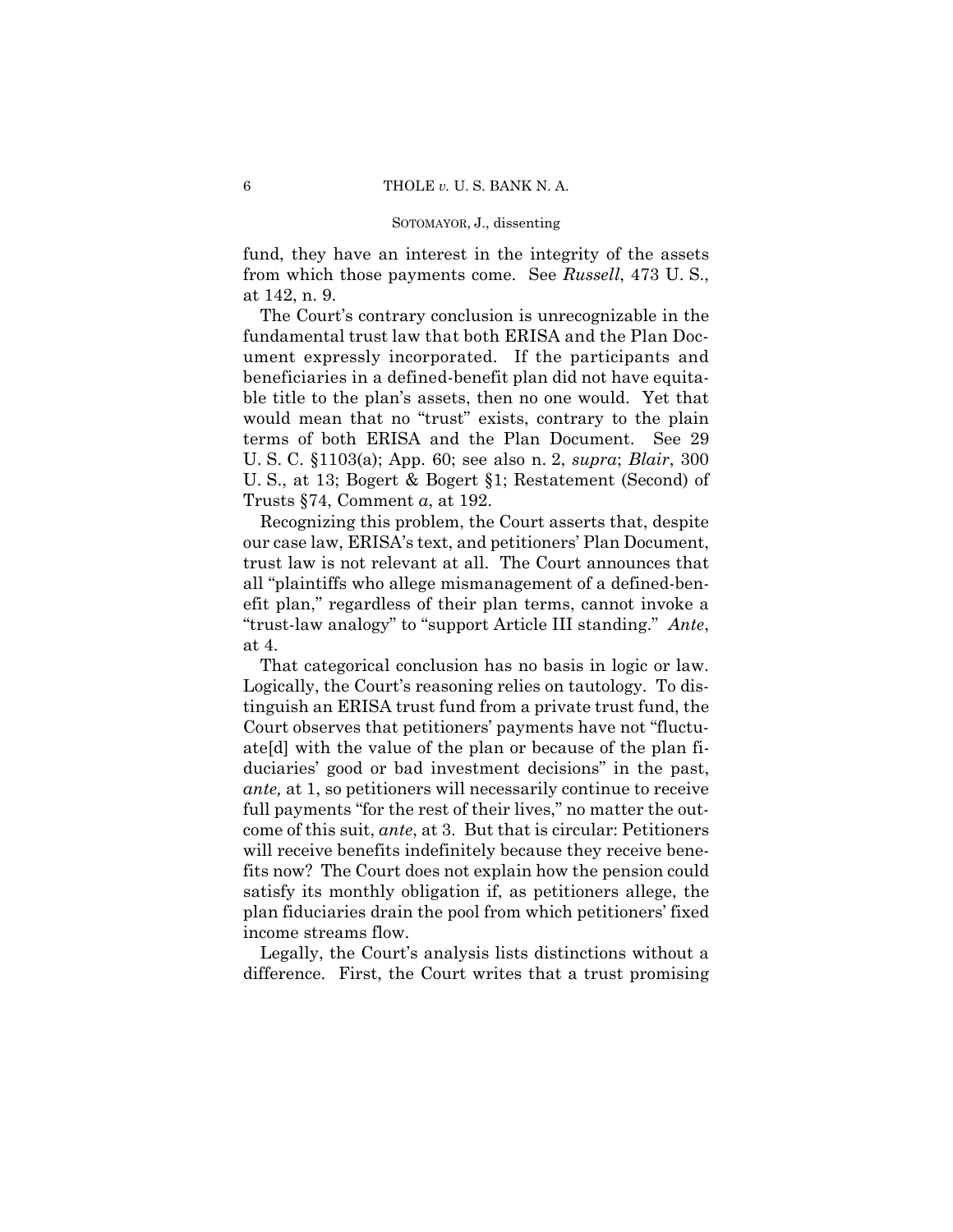fixed payments is not a trust because the promise "will not change, regardless of how well or poorly the [trust] is managed." *Ante,* at 4. That does not follow (a promise of payment differs from an actual payment) and it does not disprove a trust. Trusts vary in their terms, to be sure. See Bogert & Bogert §181 ("The settlor has great freedom in the selection of the beneficiaries and their interests"). But regardless whether a trust creates a "present interest" in "immediate enjoyment" of the trust property or "a future interest" in "receiv[ing] trust assets or benefits at a later time," the beneficiary "always" has an "equitable" stake. *Ibid.* 

Second, the Court states that "the employer, not plan participants, receives any surplus left over after all of the benefits are paid" and "the employer, not plan participants, is on the hook for plan shortfalls." *Ante,* at 4; see also *ante,*  at 7 (noting that "the federal Pension Benefit Guaranty Corporation is required by law to pay" some benefits if a plan fails). But that does not distinguish ERISA from standard trust law, either. It does not matter that other parties besides beneficiaries may have a residual stake in trust assets; a beneficiary with a life-estate interest in payments from a trust still has an equitable interest. See Bogert & Bogert §706. Even life-beneficiaries may "requir[e]" the trustee "to pay the trust the amount necessary to place the trust account in the position in which it would have been, had the [trustee's fiduciary] duty been performed." *Ibid.* If anything, petitioners' equitable interests are stronger than those of their common-law counterparts; the Plan Document provides petitioners a residual interest in the pension fund's assets even after the trust terminates. See Record in No. 13–cv–2687, Doc. 107–1, at 75.

Nor is it relevant whether additional parties (including an insurance carrier) are "on the hook" for plan shortfalls after a loss occurs. Cf. *ante,* at 4, 6, 7, 8, n. 2. The Court appears to conclude that insurance (or other protections to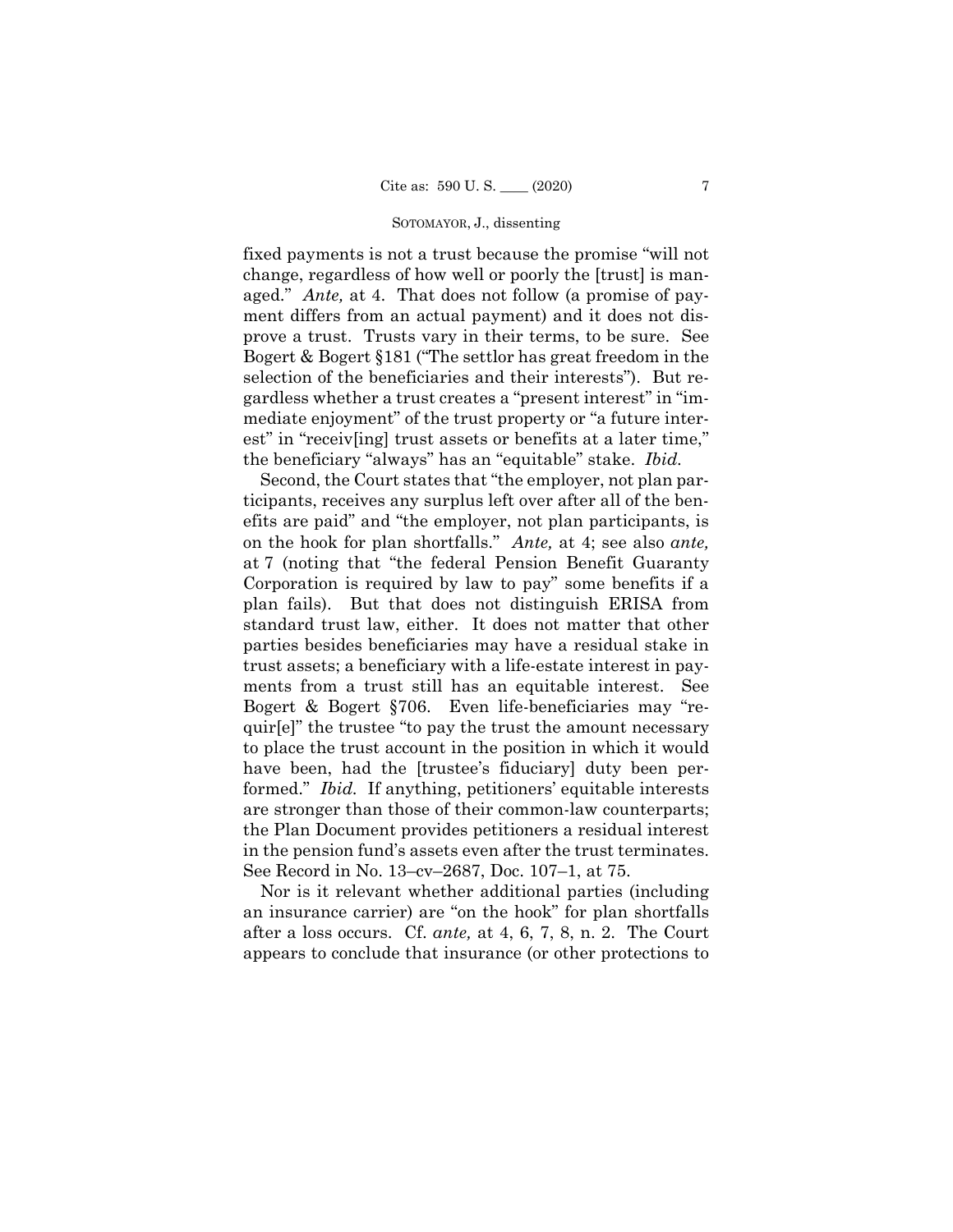remedy trust losses) would deprive beneficiaries of their equitable interests in their trusts. See *ibid.* But the Court cites nothing supporting that proposition. To the contrary, it is well settled that beneficiaries retain equitable interests in trust assets even when those assets are insured or replenished. See Bogert & Bogert §599. Some States and trusts require that the "property of a trust . . . be insured" or similarly protected; indeed, some jurisdictions impose on trustees a fiduciary "duty to insure." *Ibid.* (collecting authorities). None of those authorities suggests that beneficiaries lose their equitable interests as a result, and none suggests that the law excuses a fiduciary's malfeasance simply because other sources may help provide relief. The Court's opposing view—that employer liability and insurance pardon a trustee's wrongdoing from a beneficiary's suit—has no support in law.

 are paid," cf. *ante,* at 4, actually proves that a trust exists. Third, the Court draws a line between a trust and a contract, *ante,* at 4, but this too is insignificant here. The Court declares that petitioners' pension plan "is more in the nature of a contract," *ibid.*¸ but then overlooks that the socalled contract creates a trust. The Plan Document expressly requires that petitioners' pension funds be held in a "trust" exclusively for petitioners' benefit. App. 60–61. The Court's statement that "the employer, not plan participants, receives any surplus left over after all of the benefits The reason the employer does not receive any residual until "after all of the benefits are paid," *ibid.*, is because the Plan Document provides petitioners an enforceable residual interest, Record in No. 13–cv–2687, Doc. 107–1, at 75. It is telling that the Court does not cite, let alone analyze, the "contract" governing petitioners' trust fund.

Last, the Court cites inapposite case law. It asserts that "this Court has stated" that "plan participants possess no equitable or property interest in the plan." *Ante*, at 4 (citing *Hughes Aircraft Co.* v. *Jacobson*, 525 U. S. 432 (1999), and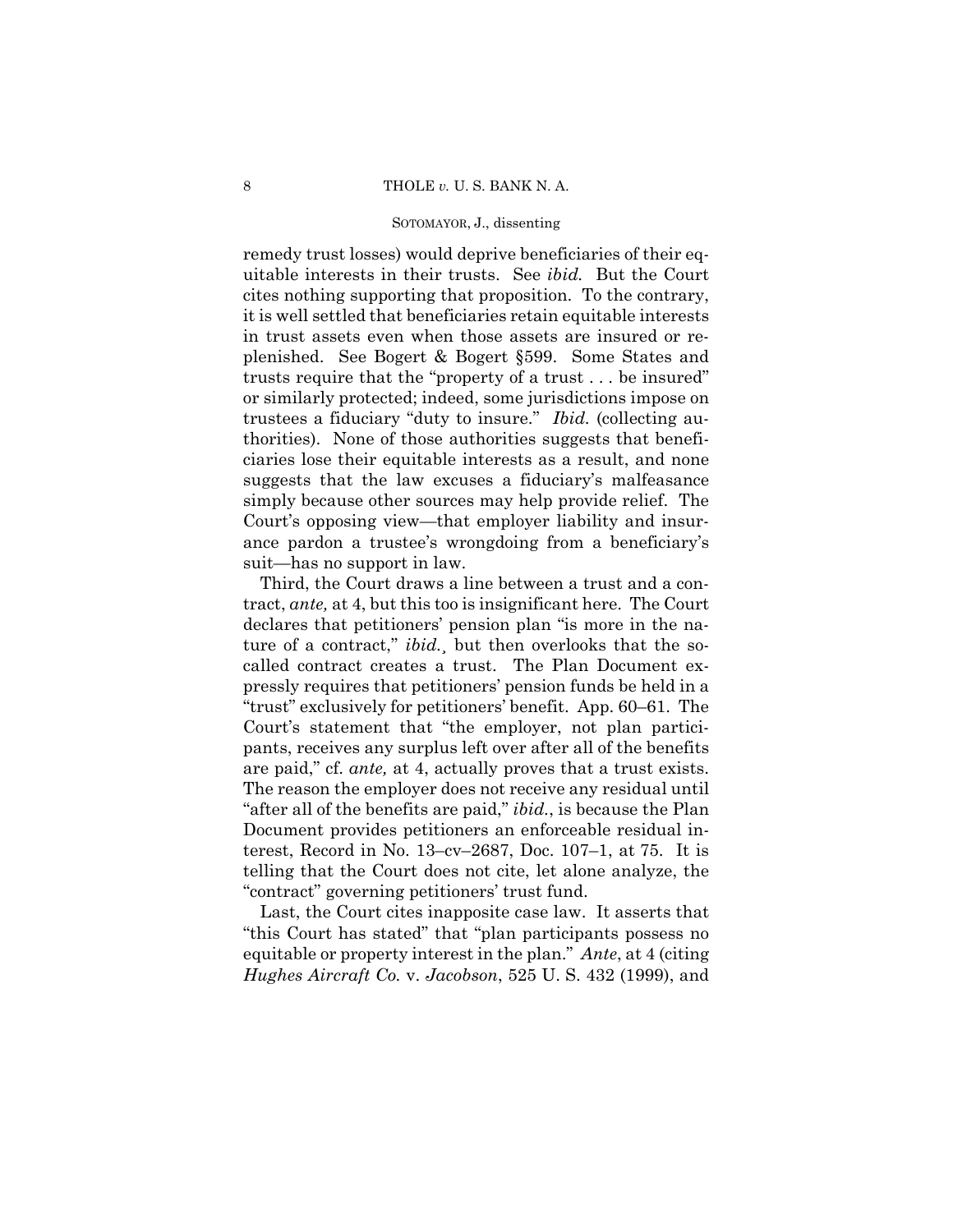*LaRue* v. *DeWolff, Boberg & Associates, Inc.*, 552 U. S. 248 (2008)). But precedent has said no such thing. Quite the opposite: *Russell* explained that defined-benefit-plan beneficiaries have a "common interest" in the "financial integrity" of their defined-benefit plan. 473 U. S., at 142, n. 9.

Neither *Hughes* nor *LaRue* suggests otherwise. *Hughes*  explained that a defined-benefit-plan beneficiary does not have "a claim to any particular asset that composes a part of the plan's general asset pool." 525 U. S., at 440. But that statement concerned whether the beneficiaries had a legal right to extra payments after the plan's assets grew. *Id.*, at 436–437. Whether a beneficiary has a legal claim to payment when a plan gains money says nothing about whether a beneficiary has an equitable interest to restore assets when a plan loses money. *Hughes*, in fact, invited a suit like petitioners': The Court suggested that the plaintiffs could have prevailed had they "allege[d] that [the employer] used any of the assets for a purpose other than to pay its obligations to the Plan's beneficiaries." *Id.*, at 442–443. Equally telling is that *Hughes* resolved the beneficiaries' breach-of-fiduciary claims on the merits without doubting whether the plaintiffs had standing to assert them. See *id.*, at 443–446; *Steel Co.* v. *Citizens for Better Environment*, 523 U. S. 83, 94–95 (1998) (explaining this Court's independent duty to assure itself of Article III standing).

*LaRue* is even less helpful to today's Court. That case involved a defined-contribution plan, not a defined-benefit plan. 552 U. S., at 250. It was about remedies, not rights. See *id.,* at 256. And it stated that although "individual injuries" may occur from ERISA plan mismanagement, the statutory provision at issue required that the remedy go to the plan. *Ibid.* (discussing 29 U. S. C. §1132(a)(2)). *LaRue*  said nothing about standing and nothing about ERISA's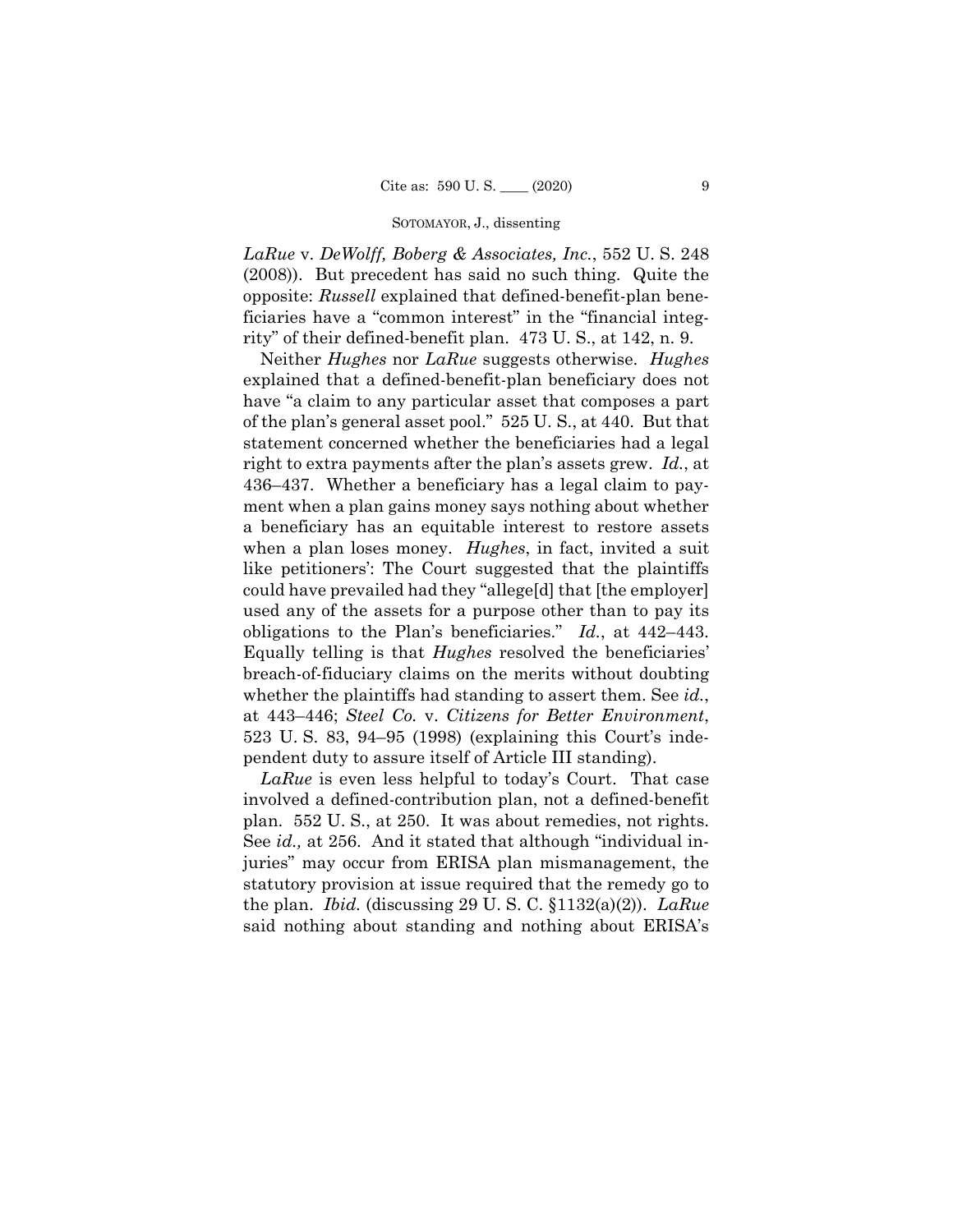other statutory remedies.4 In fact, *LaRue* confirmed that ERISA beneficiaries like petitioners may sue fiduciaries for "'any profit which would have accrued to the [plan] if there had been no breach of trust,'" 552 U. S., at 254, n. 4, or where "fiduciary breaches . . . impair the value of plan assets," *id.*, at 256. Because petitioners bring those kinds of claims, *LaRue* supports their standing.

## B

Second, petitioners have standing because a breach of fiduciary duty is a cognizable injury, regardless whether that breach caused financial harm or increased a risk of nonpayment.

1

A beneficiary has a concrete interest in a fiduciary's loyalty and prudence. For over a century, trust law has provided that breach of "a fiduciary or trust relation" makes the trustee "suable in equity." *Clews* v. *Jamieson*, 182 U. S. 461, 480–481 (1901). That is because beneficiaries have an enforceable "right that the trustee shall perform the trust in accordance with the directions of the trust instrument and the rules of equity." Bogert & Bogert §861; see also Restatement (Second) of Trusts §199 (trust beneficiary may "maintain a suit" for breach of fiduciary duty).

That interest is concrete regardless whether the beneficiary suffers personal financial loss. A beneficiary may sue a trustee for restitution or disgorgement, remedies that recognize the relevant harm as the trustee's wrongful gain. Through restitution law, trustees are "subject to liability" if they are unjustly enriched by a "'violation of [a beneficiary]'s legally protected rights,'" like a breach of fiduciary

<sup>&</sup>lt;sup>4</sup>The Court expressly declined to address other relief like that provided under §1132(a)(3), see *LaRue*, 552 U. S., at 252, a provision that petitioners invoke here.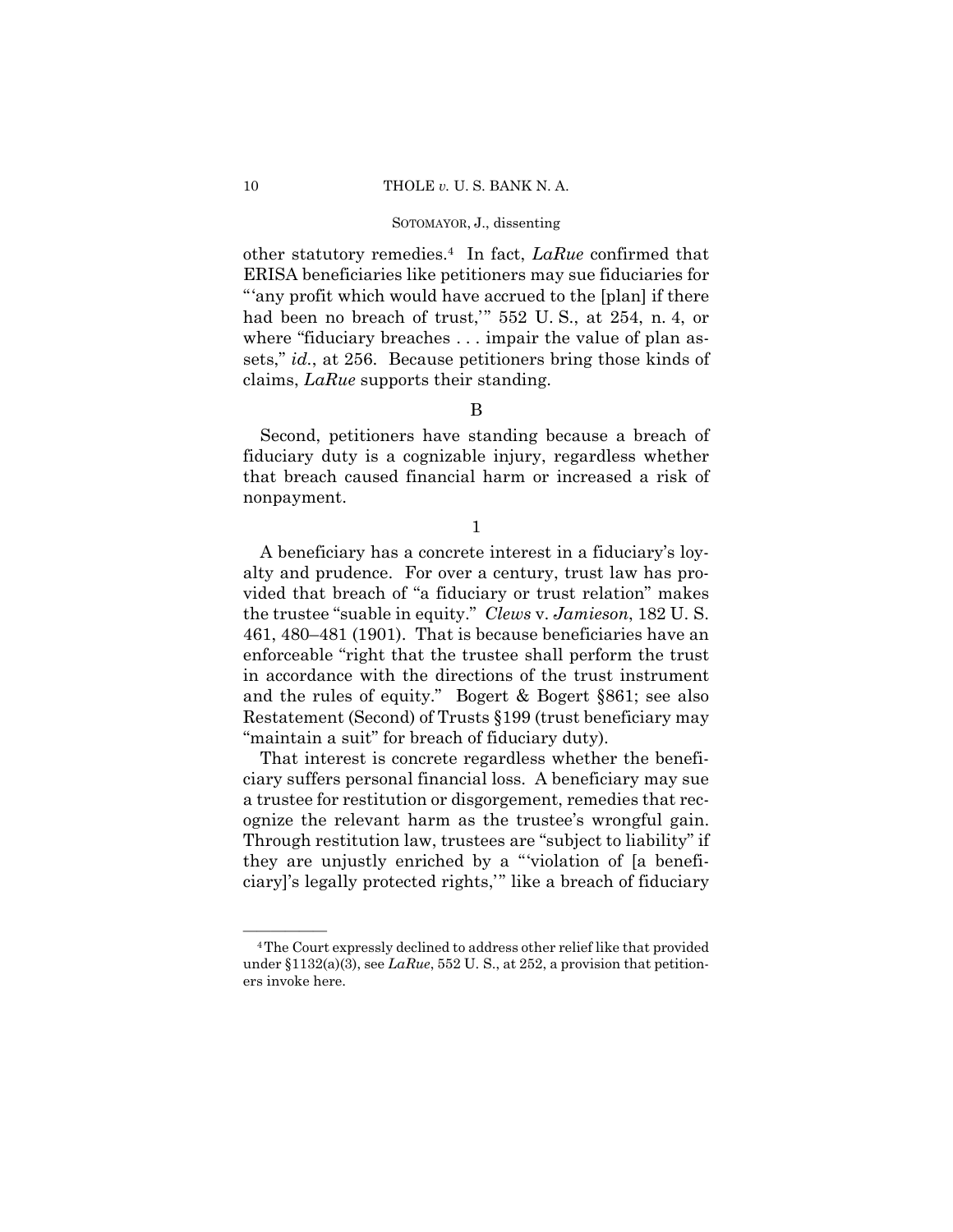$\_\_\_\_\_\$ (THOMAS, J., concurring) (slip op., at 2–3). duty. Restatement (Third) of Restitution and Unjust Enrichment §1, and Comment *a*, p. 3 (2010). Similarly, disgorgement allows a beneficiary to "stri[p]" the trustee of "a wrongful gain." *Id.*, §3, Comment *a*, at 22. Our Court drew on these principles almost 200 years ago when it stated that a trustee's breach of loyalty supports a cause of action "without any further inquiry" into gain or loss to a trust or its beneficiaries. *Michoud* v. *Girod*, 4 How. 503, 553 (1846); see also, *e.g.*, *id.*, at 556–557 (noting this rule's roots in "English courts of chancery from an early day"); see also *Magruder* v. *Drury*, 235 U. S. 106, 120 (1914) (under "the principles governing the duty of a trustee," it "makes no difference that the [trust] estate was not a loser in the transaction"); Bogert & Bogert §543 (similar). Put another way, "traditional remedies" like "unjust enrichment . . . are not contingent on a plaintiff 's allegation of damages beyond the violation of his private legal right." *Spokeo*, 578 U. S., at

Nor does it matter whether the beneficiaries receive the remedy themselves. A beneficiary may require a trustee to "restore" assets directly "to the trust fund." Bogert & Bogert §861; see also Restatement (Second) of Trusts §205. In fact, because fiduciary duties are so paramount, the remedy need not involve money at all. A beneficiary may sue to "enjoin the trustee from committing a breach of trust" and to "remove the trustee." *Id*., §199.

Congress built on this tradition by making plan fiduciaries expressly liable to restore to the plan wrongful profits and any losses their breach caused, and by providing for injunctive relief to stop the misconduct and remove the wrongdoers. See 29 U. S. C. §§1109, 1132(a)(2), (3). In doing so, Congress rejected the Court's statement that a "trust-law analogy . . . does not" apply to "plaintiffs who allege mismanagement of a defined-benefit plan." Cf. *ante,* at 4. To the contrary, ERISA imposes "trust-like fiduciary standards," *Varity Corp.* v. *Howe*, 516 U. S. 489, 497 (1996),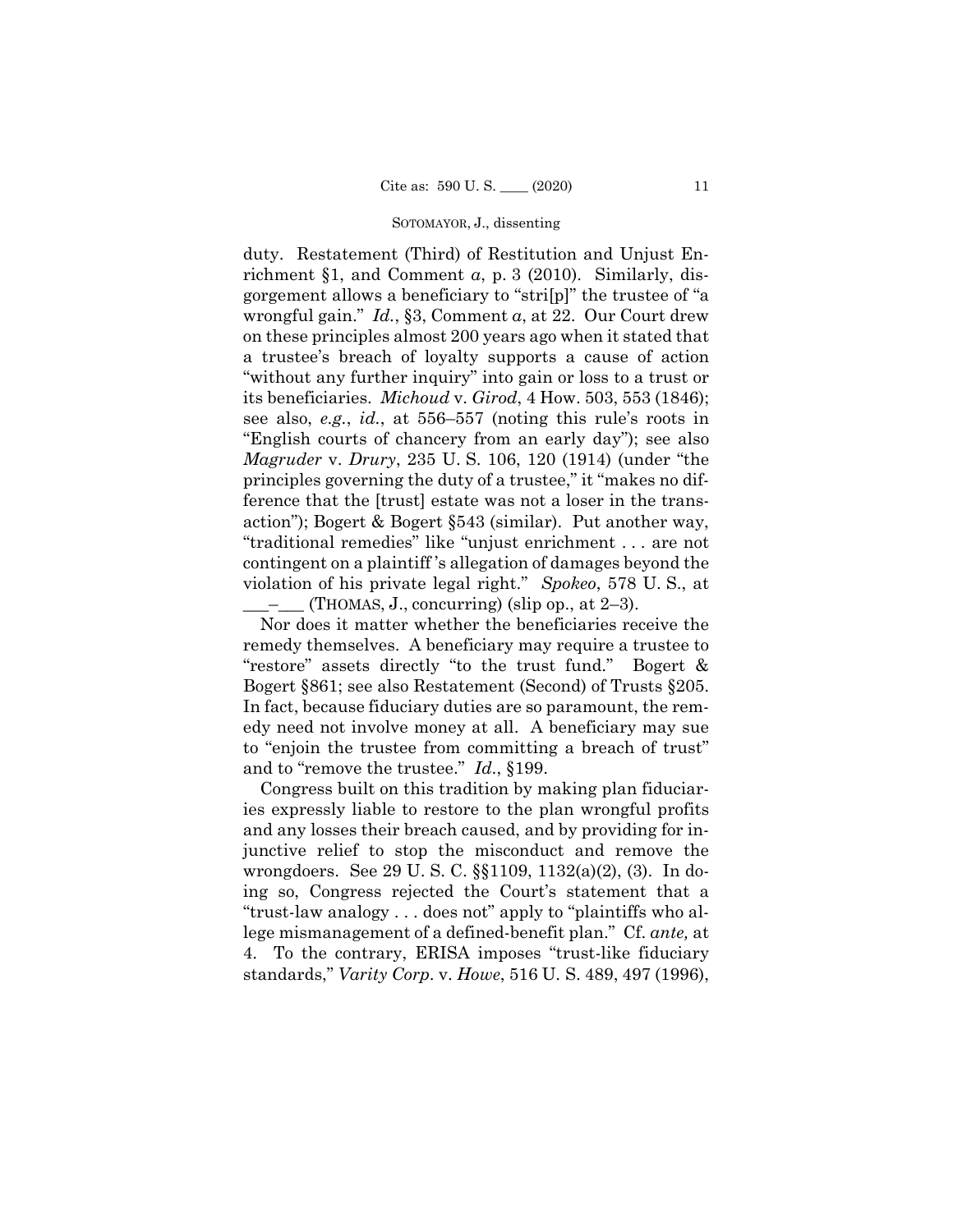to "[r]espon[d] to deficiencies in prior law regulating [retirement] plan fiduciaries" and to provide even greater protections for defined-benefit-plan beneficiaries, *Harris Trust*, 530 U. S., at 241–242; see also *Spokeo*, 578 U. S., at \_\_\_ (slip op., at 9) (historical and congressionally recognized injuries often support standing).

Given all that history and ERISA's text, this Court itself has noted, in the defined-benefit-plan context, "that when a trustee" breaches "his fiduciary duty to the beneficiaries," the "beneficiaries may then maintain an action for restitution . . . or disgorgement." *Harris Trust*, 530 U. S., at 250. *Harris Trust* confirms that ERISA incorporated "[t]he common law of trusts" to allow defined-benefit-plan beneficiaries to seek relief from fiduciary breaches. *Ibid.*; see also *id.*, at 241–242 (noting that certain ERISA provisions "supplemen[t] the fiduciary's general duty of loyalty to the plan's beneficiaries").5

The Court offers no reply to all the historical and statutory evidence showing petitioners' concrete interest in prudent and loyal fiduciaries.

Instead, the Court insists again that "participants in a defined-benefit plan are not similarly situated to the beneficiaries of a private trust," *ante,* at 4, and that the "complaint did not plausibly and clearly claim that the alleged mismanagement of the plan substantially increased the

<sup>2</sup> 

<sup>&</sup>lt;sup>5</sup>Curiously, today's Court suggests that ERISA's efforts to bolster trust-law fiduciary duties actually degraded them instead. See *ante*, at 4 (justifying a narrow construction of ERISA protections because "trust law informs but does not control interpretation of ERISA"). Yet the case the Court cites, *Varity Corp.* v. *Howe*, 516 U. S. 489 (1996), relied on trust law to establish the minimum obligations ERISA imposes on plan fiduciaries. See *id.*, at 506 (confirming that the "ERISA fiduciary duty includes [the] common law duty of loyalty"). Today's Court mistakes the floor for the ceiling. See *ibid.*; see also *Harris Trust*, 530 U. S., at 241– 242.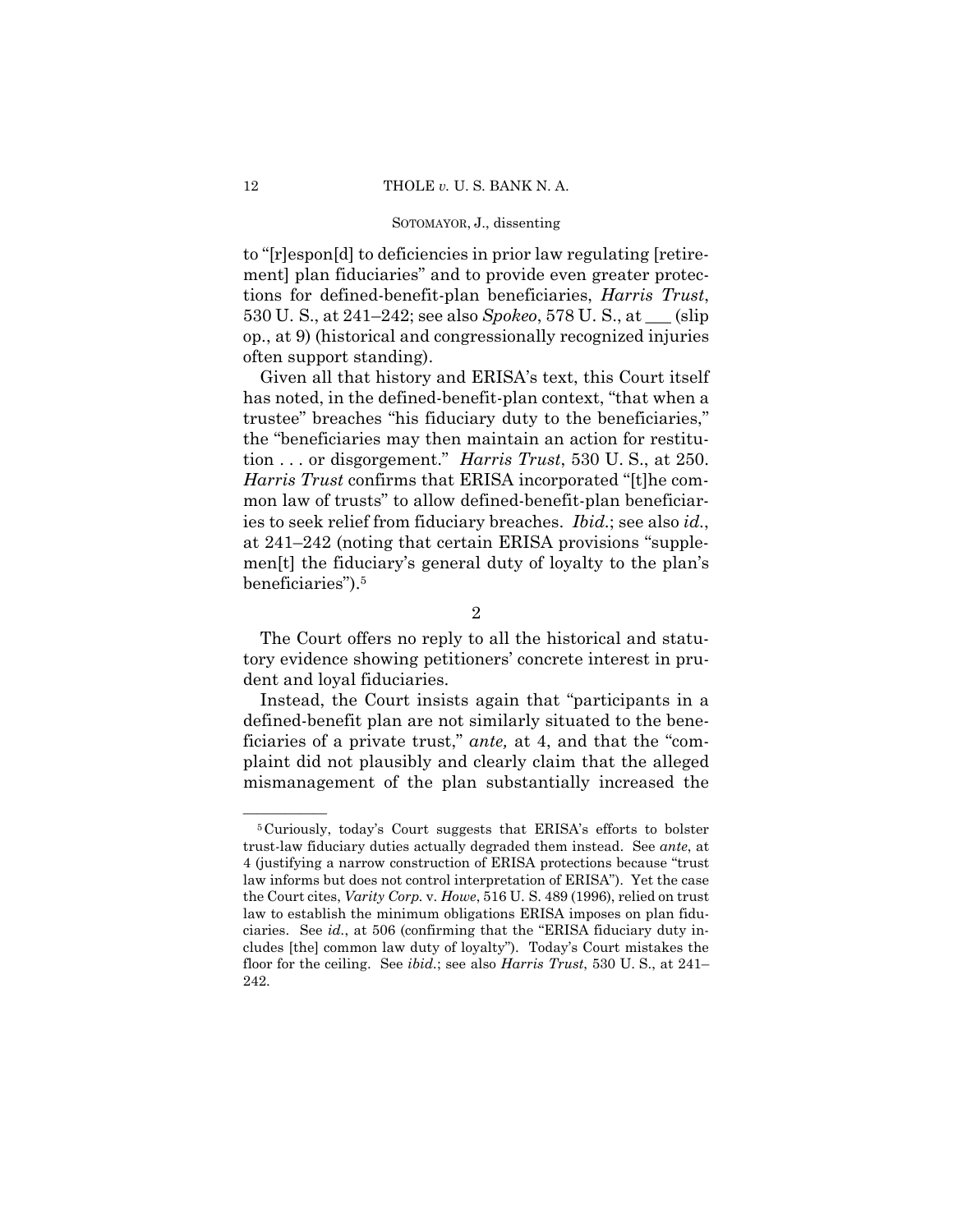risk that the plan and the employer would fail and be unable to pay the plaintiffs' future pension benefits," *ante*, at 7.

The first observation is incorrect for the reasons stated above. But even were the Court correct that petitioners' rights do not sound in trust law, petitioners would still have standing. The Court reasons that petitioners have an enforceable right to "monthly payments for the rest of their lives" because their plan confers a "contractua[l] entitle[ment]." *Ante*, at 2. Under that view, the plan also confers contractual rights to loyal and prudent plan management. See App. 60–61; 29 U. S. C. §§1104, 1109.

 "groun[d] of action" in federal court. *Wilcox* v. *Executors of*  Thus, for the same reason petitioners could bring suit if they did not receive payments from their plan, they could bring suit if they did not receive loyalty and prudence from their fiduciaries. After all, it is well settled that breach of "a contract to act diligently and skil[l]fully" provides a *Plummer*, 4 Pet. 172, 181–182 (1830). It is also undisputed that "[a] breach of contract always creates a right of action," even when no financial "harm was caused." Restatement (First) of Contracts §328, and Comment *a*, pp. 502–503 (1932); see also *Spokeo*, 578 U. S., at \_\_\_–\_\_\_ (THOMAS, J., concurring) (slip op., at 2–3) ("[C]ourts historically presumed that the plaintiff suffered a *de facto* injury merely from having his personal, legal rights invaded" even without any "allegation of damages"). Petitioners would thus have standing even were they to accept the Court's flawed premise.

 alleged a substantial risk of missed payments, *ante,* at 7, is The Court's second statement, that petitioners have not orthogonal to the issues at hand. A breach-of-fiduciaryduty claim exists regardless of the beneficiary's personal gain, loss, or recovery. In rejecting petitioners' standing and maintaining that "this suit would not change [petitioners'] monthly pension benefits," *ante*, at 8, the Court fails to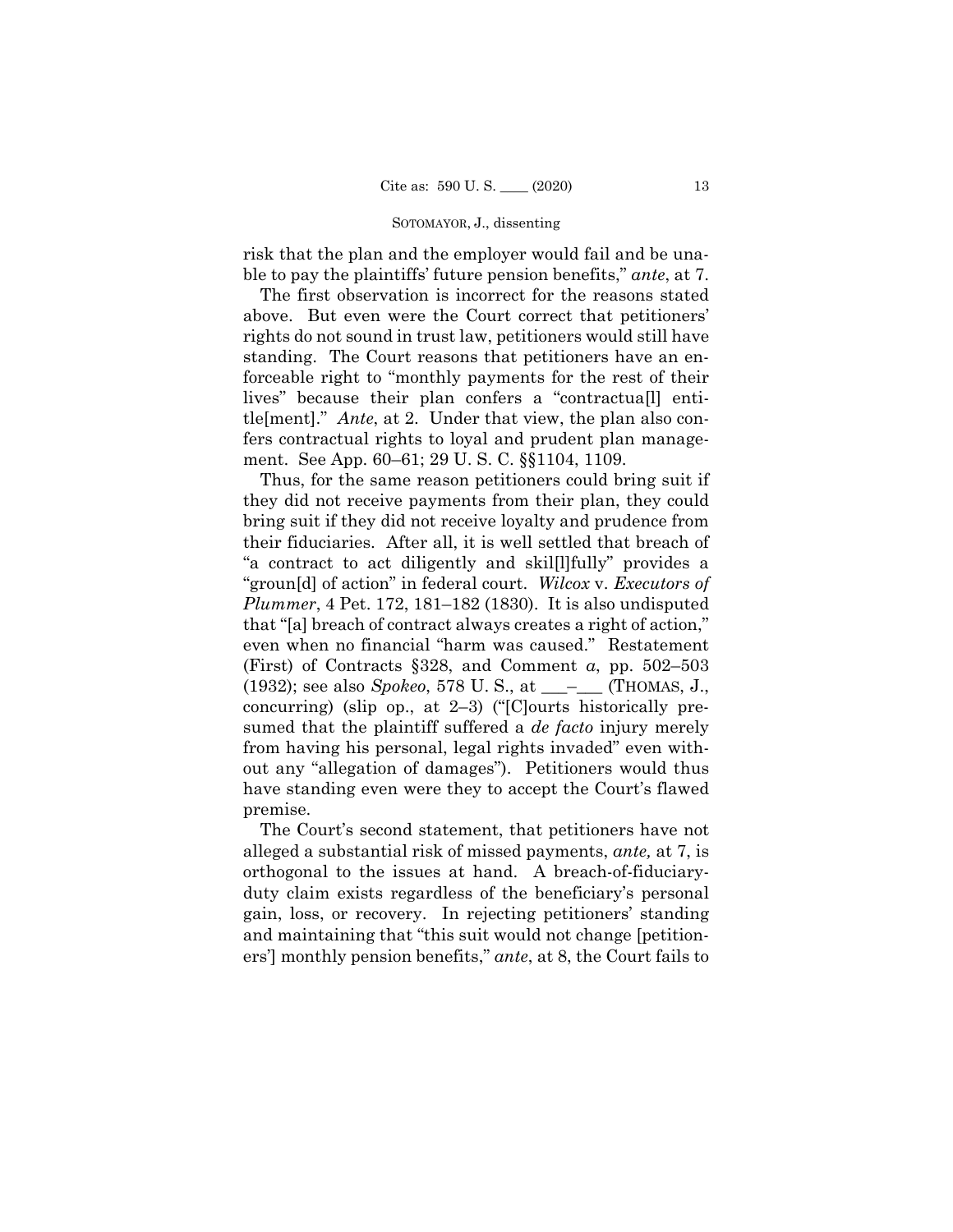distinguish the different rights on which pension-plan beneficiaries may sue. They have a right not just to their pension benefits, but also to loyal and prudent fiduciaries. See *Warth* v. *Seldin*, 422 U. S. 490, 500 (1975) (the standing inquiry "turns on the nature and source of the claim asserted"). Petitioners seek relief tailored to the second category, including restitution, disgorgement, and injunctive remedies. Cf. *Great-West Life & Annuity Ins. Co.* v. *Knudson*, 534 U. S. 204, 215–216 (2002) (explaining the various historical bases for ERISA's remedies). The Court does not even try to explain ERISA's (or the Plan Document's) text imposing fiduciary duties, let alone this Court's decision in *Harris Trust* supporting petitioners' standing. And even though the Court briefly mentions that petitioners seek "injunctive relief, including replacement of the plan's fiduciaries," *ante,* at 2, it offers no analysis on that issue. Put differently, the Court denies petitioners standing to sue without analyzing all their claims to relief.

With its focus on fiscal harm, the Court seems to suggest that pecuniary injury is the *sine qua non* of standing. The Court emphasizes that petitioners themselves have not "sustained any monetary injury" apart from their trust fund's losses. *Ante,* at 2; see also *ante*, at 4.

But injury to a plaintiff 's wallet is not, and has never been, a prerequisite for standing. The Constitution permits federal courts to hear disputes over nonfinancial injuries like the harms alleged here. *Spokeo*, 578 U. S., at \_\_\_ (slip op., at 9); see also, *e.g.*, *id.*, at \_\_\_–\_\_\_ (THOMAS, J., concurring) (slip op., at 2–3); *Tennessee Elec. Power Co.* v. *TVA*, 306 U. S. 118, 137–138 (1939).6 In *Heckler* v. *Mathews*, 465

 ${}^6$ This Court has found standing in myriad cases involving noneconomic injuries. Examples include the denial or threatened impairment of: equal treatment, *Adarand Constructors*, *Inc.* v. *Peña*, 515 U. S. 200, 211 (1995); *Northeastern Fla. Chapter*, *Associated Gen. Contractors of America* v. *Jacksonville*, 508 U. S. 656, 666 (1993); "truthful information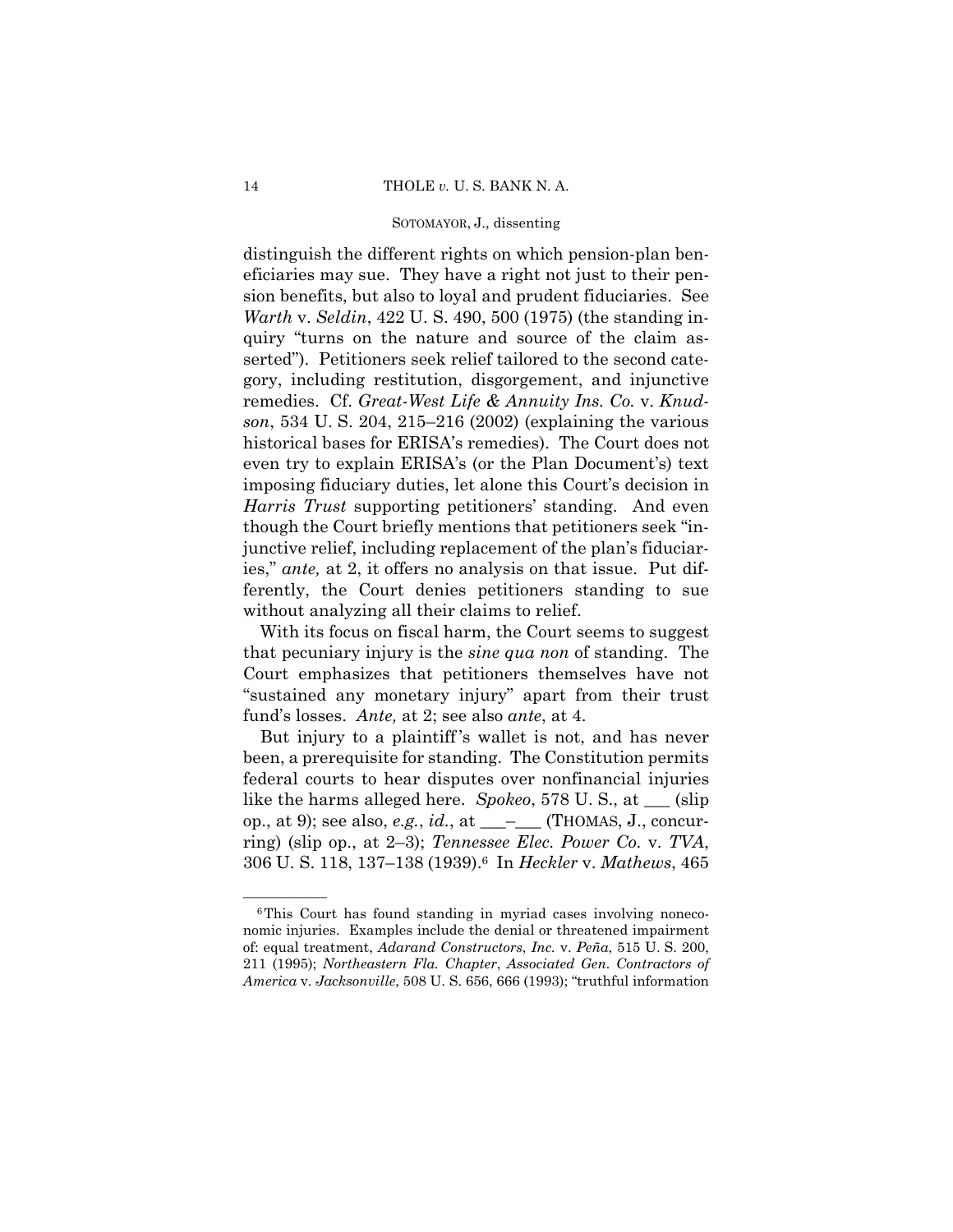U. S. 728 (1984), for instance, this Court recognized a plaintiff 's standing to assert a "noneconomic" injury for discriminatory distribution of his Social Security benefits, even though he did not have "a substantive right to any particular amount of benefits." *Id.*, at 737, 739. Petitioners' standing here is even sturdier: They assert a noneconomic injury for unlawful management of their retirement plan and, unlike the plaintiff in *Heckler*, petitioners do have a substantive right to a particular amount of benefits. Cf. *ante*, at 2 (acknowledging that petitioners' benefits are "vested" and that payments are "legally and contractually" required).

cede all this reasoning in a footnote. See *ante*, at 6, n. 1. None of this is disputed. In fact, the Court seems to con-The Court appears to acknowledge that an ERISA beneficiary's noneconomic right to information from the fiduciaries would support standing. See *ibid.* (citing 29 U. S. C.  $$1132(a)(1)(A)$ . Yet the Court offers no reason to think that a beneficiary's noneconomic right to loyalty and prudence from the fiduciaries is meaningfully different.

 (opinion of THOMAS, J.). But this Court has already rejected For its part, the concurrence attempts to fill the Court's gaps by adding that "[t]he fiduciary duties created by ERISA are owed to the plan, not petitioners." *Ante*, at 2

——————

concerning the availability of housing," *Havens Realty Corp.* v. *Coleman*, 455 U. S. 363, 373 (1982); esthetic and recreational interests, *Friends of the Earth*, *Inc.* v. *Laidlaw Environmental Services (TOC)*, *Inc.*, 528 U. S. 167, 181–182 (2000); "information which must be publicly disclosed pursuant to a statute," *Federal Election Comm'n* v. *Akins*, 524 U. S. 11, 21 (1998); one's "personal, political, and professional reputation," *Meese* v. *Keene*, 481 U. S. 465, 473 (1987); and the right to speak, *Spokeo*, 578 U. S., at \_\_\_ (slip op., at 9) (citing *Pleasant Grove City* v. *Summum*, 555 U. S. 460 (2009)). This Court has even said that a for-profit business has standing to assert religious injuries. See *Burwell* v. *Hobby Lobby Stores*, *Inc.*, 573 U. S. 682, 715, and n. 26 (2014). Today's Court does not reconcile these cases with its novel financial-harm requirement; nor does the Court explain why a breach of fiduciary duty is less concrete than the injuries listed above.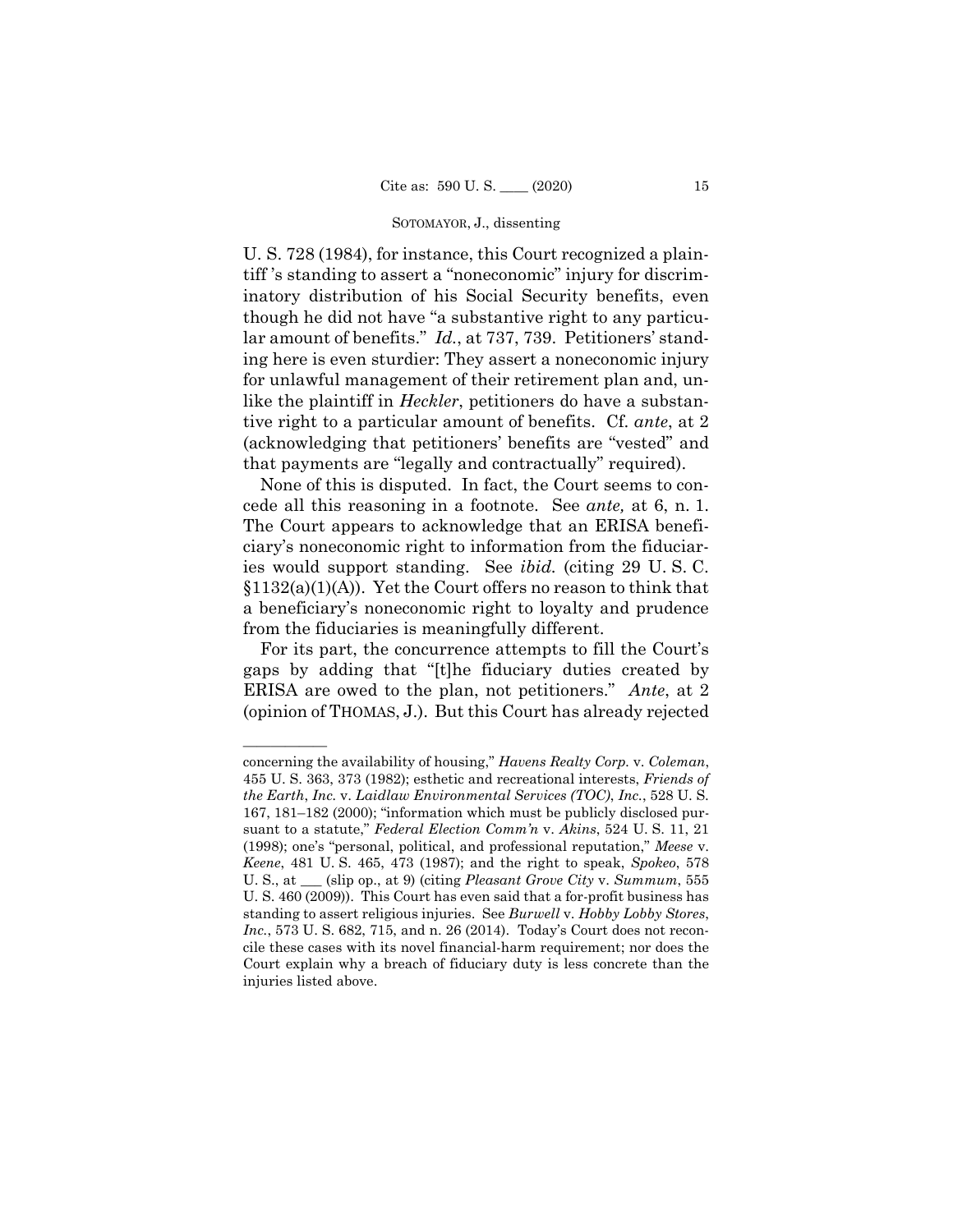that view. Compare *Varity Corp.*, 516 U. S., at 507 ("This argument fails"), with *id.*, at 516 (THOMAS, J., dissenting).

 (opinion of THOMAS, J.). Of course a plan fiduciary per- forms her duties "with respect to a plan." 29 U. S. C. Nor is that argument persuasive on its own terms. The concurrence relies on a compound prepositional phrase taken out of context, collecting ERISA provisions saying that a fiduciary acts "with respect to" a plan. See *ante*, at 2  $$1104(a)(1)$ . After all, she manages the plan.  $$1102(a)$ . But she does so "solely in the interest" and "for the exclusive purposes" of the plan's "participants and beneficiaries."  $\S$ [1103(a), (c)(1), 1104(a)(1).

In short, the concurrence gets it backwards. Congress did not enact ERISA to protect plans as artificial entities. It enacted ERISA (and required trusts in the first place) to protect the plan "participants" and "their beneficiaries." §1001(b). Thus, ERISA fiduciary duties run where the statute says: to the participants and their beneficiaries.

# $\mathcal{C}$

Last, petitioners have standing to sue on their retirement plan's behalf.

1

Even if petitioners had no suable interest in their plan's financial integrity or its competent supervision, the plan itself would. There is no disputing at this stage that respondents' "mismanagement" caused the plan "approximately \$750 million in losses" still not fully reimbursed. *Ante*, at 2 (majority opinion). And even under the concurrence's view, respondents' fiduciary duties "are owed to the plan." *Ante*, at 2 (opinion of THOMAS, J.). The plan thus would have standing to sue under either theory discussed above.

The problem is that the plan is a legal fiction: Although ERISA provides that a retirement plan "may sue . . . as an entity," 29 U.S.C.  $\S 1132(d)(1)$ , someone must still do so on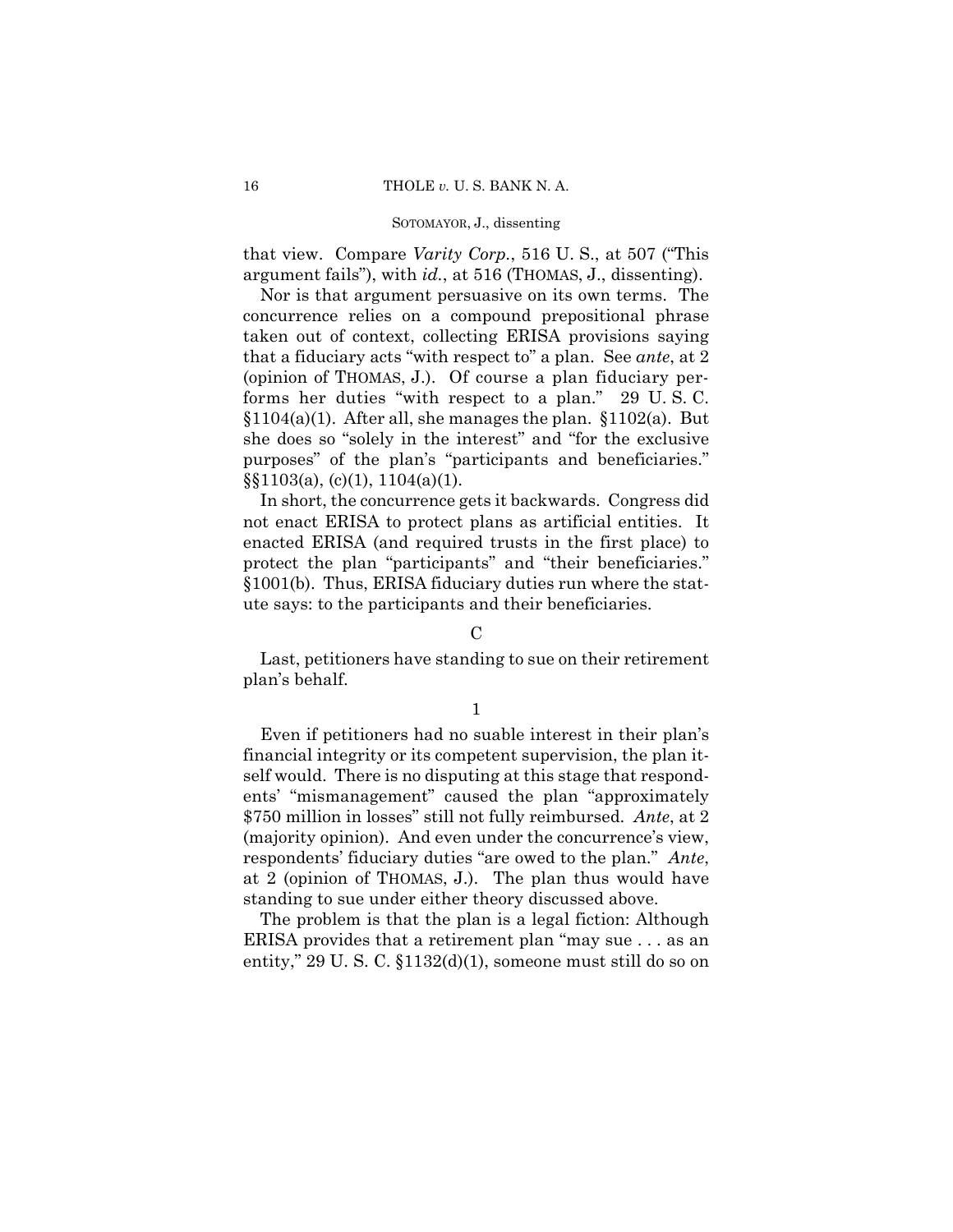the plan's behalf. Typically that is the fiduciary's job. See  $$1102(a)(1)$  (fiduciaries have "authority to control and manage the operation and administration of the plan"). But imagine a case like this one, where the fiduciaries refuse to sue because they would be the defendants. Does the Constitution compel a pension plan to let a fox guard the henhouse?

Of course not. This Court's representational standing doctrine permits petitioners to sue on their plan's behalf. See *Food and Commercial Workers* v. *Brown Group, Inc.*, 517 U. S. 544, 557 (1996). This doctrine "rests on the premise that in certain circumstances, particular relationships (recognized either by common-law tradition or by statute) are sufficient to rebut the background presumption . . . that litigants may not assert the rights of absent third parties." *Ibid.* (footnotes omitted). This is especially so where, as here, there is "some sort of impediment" to the other party's "effective assertion of their own rights." R. Fallon, J. Manning, D. Meltzer, & D. Shapiro, Hart & Wechsler's The Federal Courts and the Federal System 158 (6th ed. 2009); see also *Powers* v. *Ohio*, 499 U. S. 400, 410–411 (1991).

The common law has long regarded a beneficiary's representational suit as a proper "basis for a lawsuit in English or American courts." *Spokeo*, 578 U. S., at \_\_\_ (slip op., at 9). When "the trustee cannot or will not" sue, a beneficiary may do so "as a temporary representative of the trust." Bogert & Bogert §869. The common law also allows "the terms of a trust" to "confer upon others the power to enforce the trust," giving that person "standing" to "bring suit against the trustee." Restatement (Third) of Trusts §94, Comment *d(1)*, at 7.

ERISA embraces this tradition. Sections 1132(a)(2) and (a)(3) authorize participants and beneficiaries to sue "in a representative capacity on behalf of the plan as a whole," *Russell*, 473 U. S., at 142, n. 9, so that any "recovery" arising from the action "inures to the benefit of the plan as a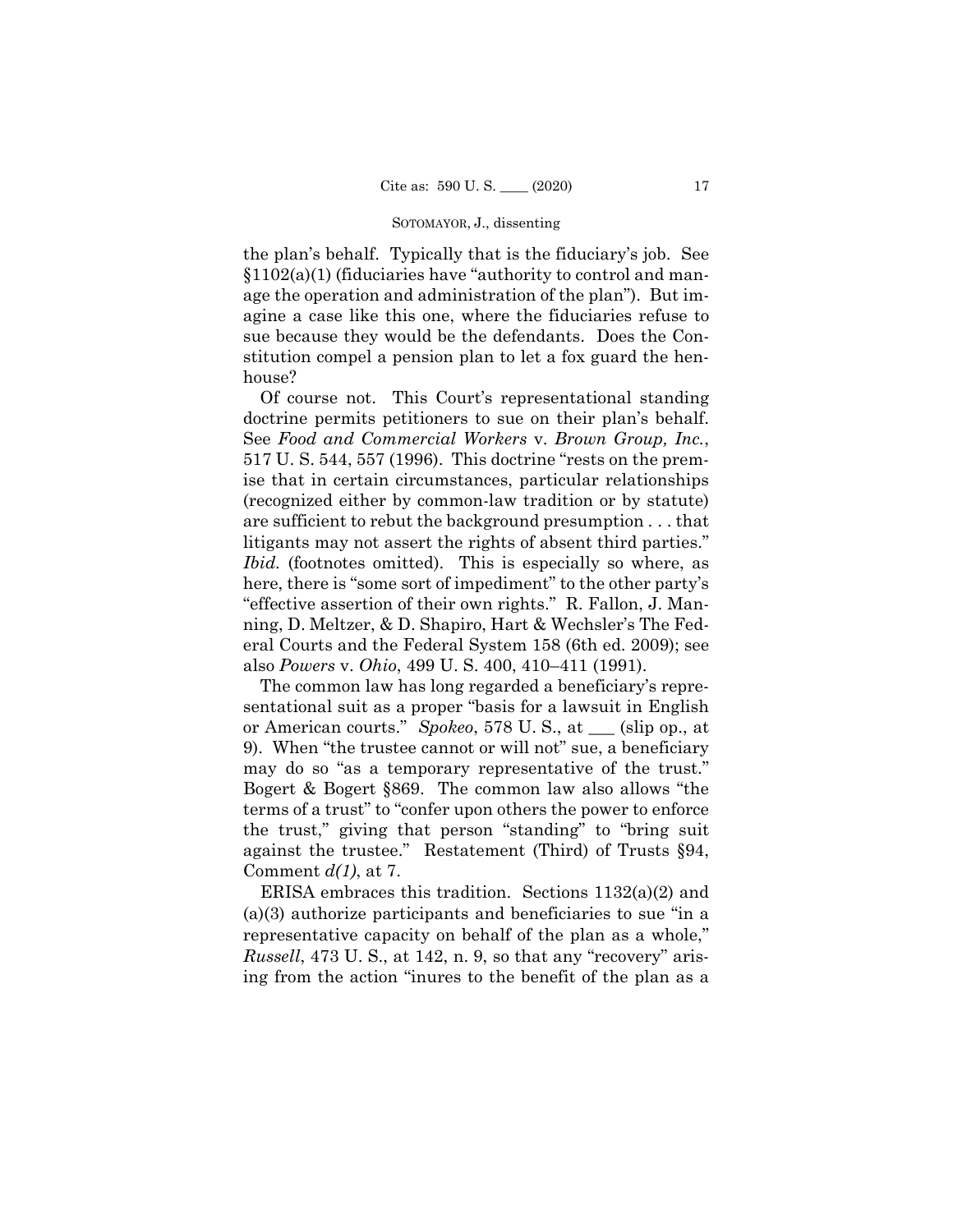whole," *id.*, at 140. Perhaps for this reason, and adding to the incongruity in today's outcome, some Members of this Court have insisted that lawsuits to enforce ERISA's fiduciary duties "must" be brought "in a representative capacity." *Varity Corp.*, 516 U. S., at 516 (THOMAS, J., dissenting) (internal quotation marks omitted).

Permitting beneficiaries to enforce their plan's rights finds plenty of support in our constitutional case law. Take associational standing: An association may file suit "to redress its members' injuries, even without a showing of injury to the association itself." *Food and Commercial Workers*, 517 U. S., at 552. All Article III requires is that a member "'would otherwise have standing to sue in their own right'" and that "'the interests [the association] seeks to protect are germane to the organization's purpose.'" *Id.*, at 553. Petitioners' suit here is the other side of the same coin: The plan would have standing to sue in its own right, and petitioners' interest is to disgorge wrongful profits and reimburse the trust for losses, thereby preserving trust assets held for their exclusive benefit.

Next-friend standing is another apt analog. Long "accepted [as a] basis for jurisdiction," this doctrine allows a party to "appear in [federal] court on behalf of detained prisoners who are unable . . . to seek relief themselves." *Whitmore* v. *Arkansas*, 495 U. S. 149, 162 (1990) (tracing the doctrine's roots to the 17th century). Here, of course, petitioners' plan cannot access the courts itself because the parties the Court thinks should file suit (the fiduciaries) are the defendants. Like a "next friend," moreover, petitioners are "dedicated to the best interests" of the party they seek to protect, *id.*, at 163, because the plan's interests are petitioners' interests.7

<sup>&</sup>lt;sup>7</sup>Other examples include guardians ad litem and, of course, trustees. *E.g.*, *Sprint Communications Co.* v. *APCC Services*, *Inc.*, 554 U. S. 269,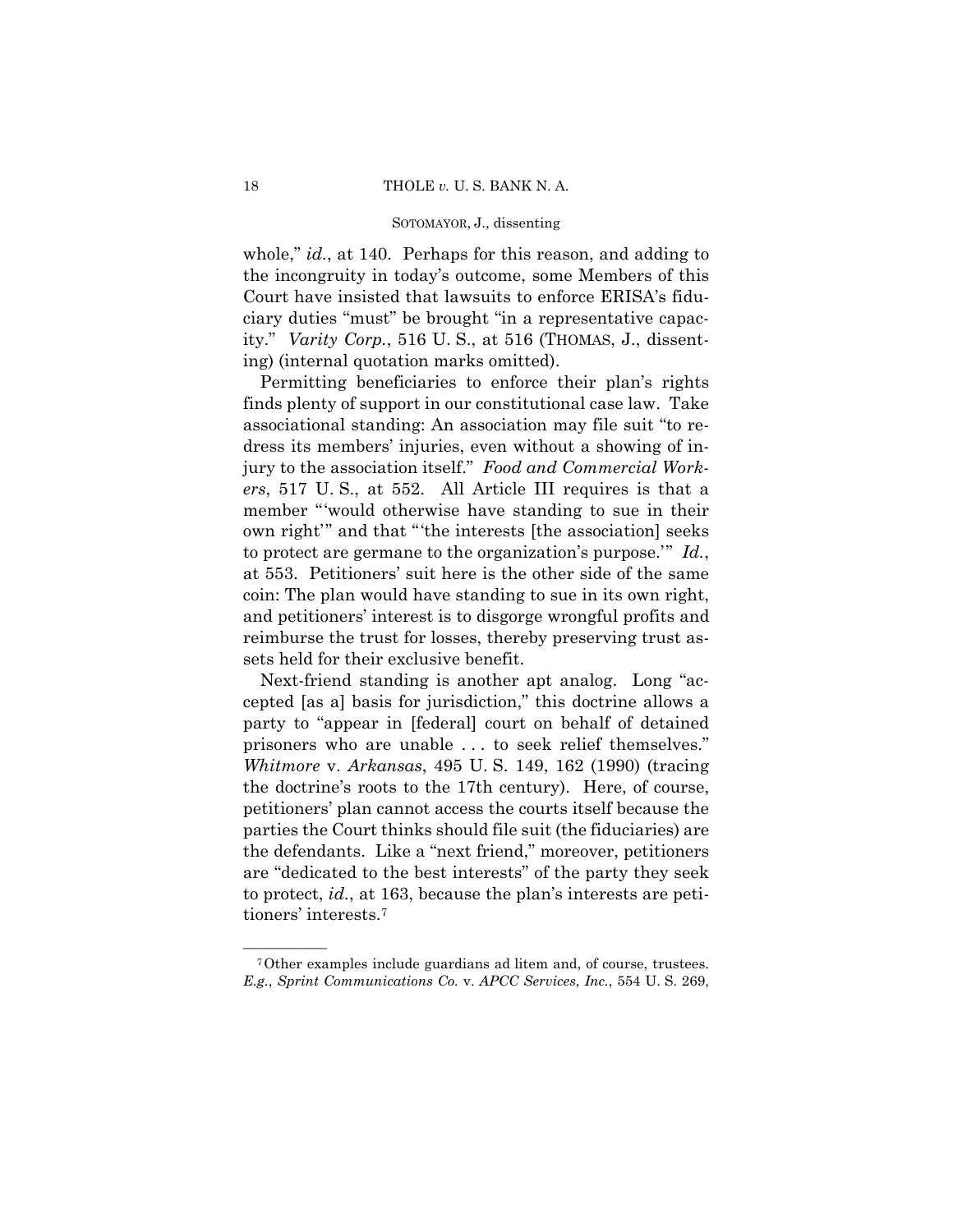Congress was on well-established ground when it allowed pension participants and beneficiaries to sue on their retirement plan's behalf.

2

The Court's conflicting conclusion starts with inapposite cases. It invokes *Hollingsworth* v. *Perry*, 570 U. S. 693, 708 (2013), reasoning that "to claim 'the interests of others, the litigants themselves still must have suffered an injury in fact.'" *Ante*, at 4. *Perry*, a case about a California ballot initiative, is a far cry from this one. *Perry* found that "private parties" with no stake in the litigation "distinguishable from the general interest of every citizen" were not proper representatives of the State. 570 U. S., at 707, 710. If anything, *Perry* supports petitioners here: This Court found "readily distinguishable" other representational-standing cases by underscoring their sound traditions. *Id*., at 711 (distinguishing assignee and next-friend standing).8 A traditional beneficiary-versus-trustee claim like petitioners' is exactly such a suit.

Next, the Court maintains that petitioners "have not been legally or contractually assigned" or "appointed" to

——————

<sup>287 (2008) (</sup>noting in the Article III standing context that "federal courts routinely entertain suits which will result in relief for parties that are not themselves directly bringing suit," such as when "[t]rustees bring suits to benefit their trusts"); see also *id.*, at 304–305, n. 2 (ROBERTS, C. J., dissenting) ("Trustees, guardians ad litem, executors, and the like make up a settled, continuous practice 'of the sort traditionally amenable to, and resolved by, the judicial process'"). 8The Court cites two more cases: *Gollust* v. *Mendell*, 501 U. S. 115

<sup>(1991),</sup> and *Craig* v. *Boren*, 429 U. S. 190 (1976). But both endorsed expansive views of standing. See *Gollust*, 501 U. S., at 125–127 (allowing indirect owners of a corporation to sue under federal securities laws); *Craig*, 429 U. S., at 194–195 (holding that a plaintiff had representational standing to assert an equal protection claim on a business patron's behalf). To the extent the Court suggests that a financial loss is necessary (or that a breach of fiduciary duty is insufficient) for standing, that is incorrect. See Part II–B, *supra*.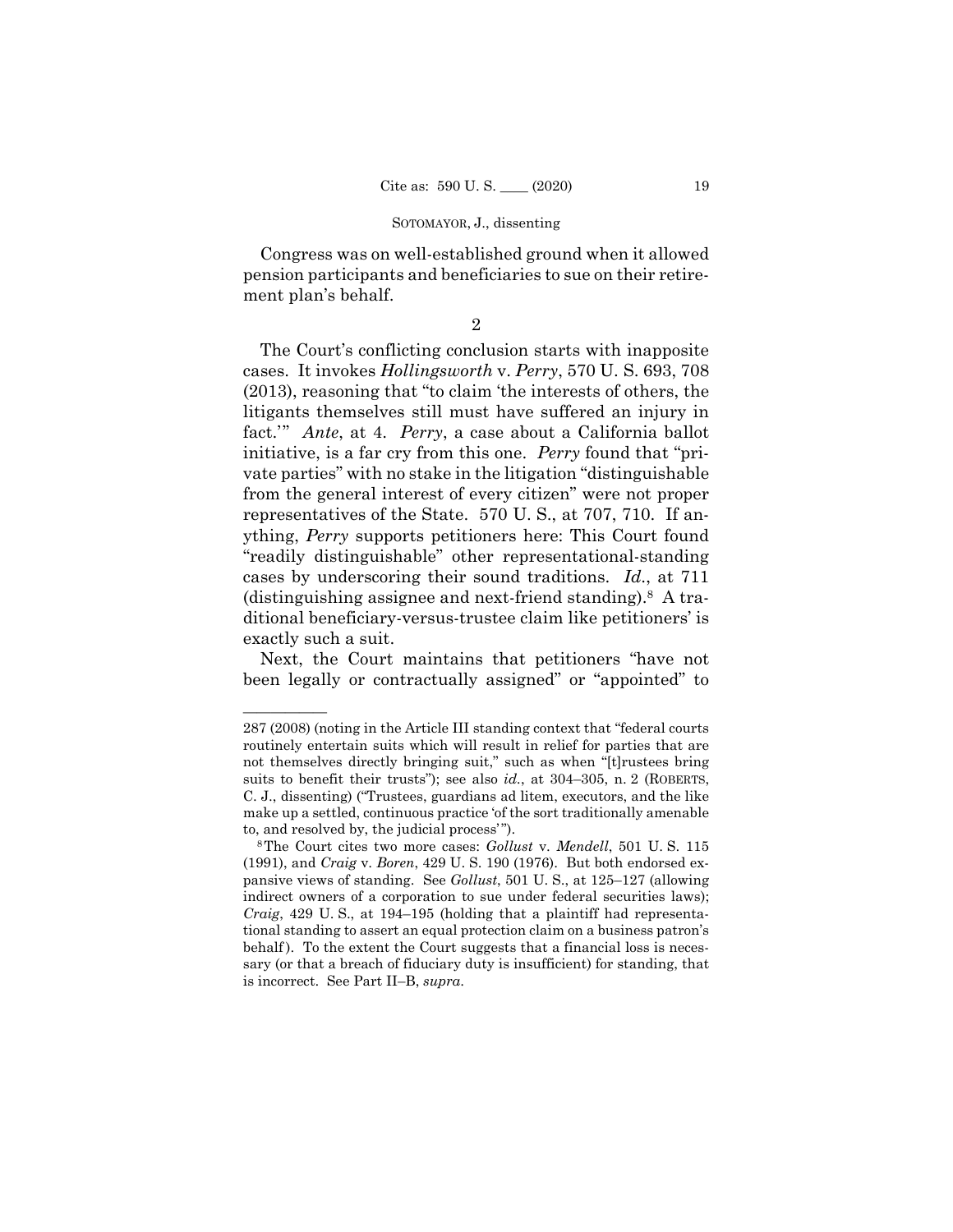552; *Whitmore*, 495 U. S., at 162. Regardless, Congress exrepresent the plan. *Ante*, at 5. Although a formal assignment or appointment suffices for standing, it is not necessary. See, *e.g.*, *Food and Commercial Workers*, 517 U. S., at pressly and thereby legally assigned pension-plan participants and beneficiaries the right to represent their plan, including in lawsuits where the other would-be representative is the defendant. 29 U.S.C.  $\S$ [1132(a)(2), (3); see also, *e.g.*, Restatement (Third) of Trusts §94, Comment  $d(1)$ , at 7 (trust terms may confer standing to sue the trustee). ERISA was "primarily concerned with the possible misuse of plan assets, and with remedies that would protect the entire plan." *Russell*, 473 U. S., at 142; see also *id.*, at 140–142, nn. 8–9.<sup>9</sup> Far from "'automatically'" conferring petitioners standing to sue or creating an injury from whole cloth, cf. *ante,* at 5, ERISA assigns the right to sue on the plan's unquestionably cognizable harm: here, fiduciary breaches causing wrongful gains and hundreds of millions of dollars in losses. So even under the Court's framing, it does not matter whether petitioners "sustained any monetary injury," *ante*, at 2, because their pension plan did.

To support standing, a statute may (but need not) legally designate a party to sue on another's behalf. Because ERISA does so here, petitioners should be permitted to sue for their pension plan's sake.

<sup>&</sup>lt;sup>9</sup>Neither *Sprint*, 554 U.S. 269, nor *Vermont Agency of Natural Resources* v. *United States ex rel. Stevens*, 529 U. S. 765 (2000), is to the contrary. Cf. *ante*, at 5. Both decisions undermine today's result. See *Sprint*, 554 U. S., at 280, 287 (noting in the Article III context that "'naked legal title'" has long permitted suit and that "federal courts routinely entertain suits which will result in relief for parties that are not themselves directly bringing suit," such as when "[t]rustees bring suits to benefit their trusts"); *Vermont Agency*, 529 U. S., at 774 (showing that even a partial statutory assignment grants constitutional standing to sue on another's behalf ).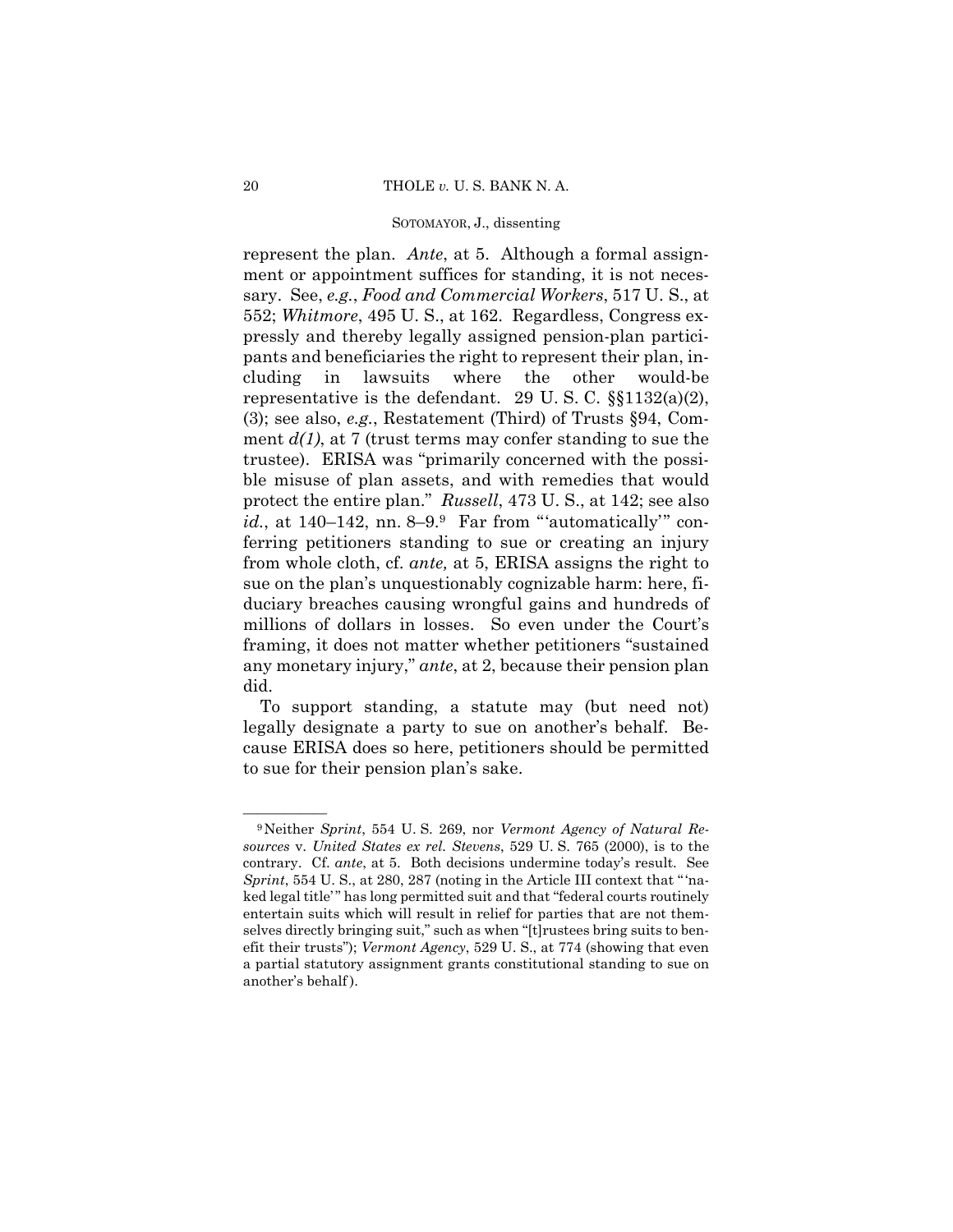## III

The Court also notes that "[e]ven if a defined-benefit plan is mismanaged into plan termination, the federal [Pension Benefit Guaranty Corporation] by law acts as a backstop and covers the vested pension benefits up to a certain amount and often in full." *Ante,* at 8, n. 2. The Court then suggests that the only way beneficiaries of a mismanaged plan could sue is if their benefits were not "guaranteed in full by the PBGC." *Ibid.* 

Those statements underscore the problem in today's decision. Whereas ERISA and petitioners' Plan Document explicitly mandate that all plan assets be handled prudently and loyally for petitioners' exclusive benefit, the Court suggests that beneficiaries should endure disloyalty, imprudence, and plan mismanagement so long as the Federal Government is there to pick up the bill when "the plan and the employer" "fail." *Ibid.* 

But the purpose of ERISA and fiduciary duties is to prevent retirement-plan failure in the first place. 29 U. S. C. §1001. In barely more than a decade, the country (indeed the world) has experienced two unexpected financial crises that have rocked the existence and stability of many employers once thought incapable of failing. ERISA deliberately provides protection regardless whether an employer is on sound financial footing one day because it may not be so stable the next. See *ibid.*<sup>10</sup>

The Court's references to Government insurance also overlook sobering truths about the PBGC. The Government Accountability Office recently relisted the PBGC as one of the "High Risk" Government programs most likely to become insolvent. See GAO, Report to Congressional Committees, High-Risk Series: Substantial Efforts Needed To

 $10$ This also explains why a material risk of loss is not a prerequisite for standing, least of all for retirees relying on their retirement plan for income. Cf. *ante,* at 7–8.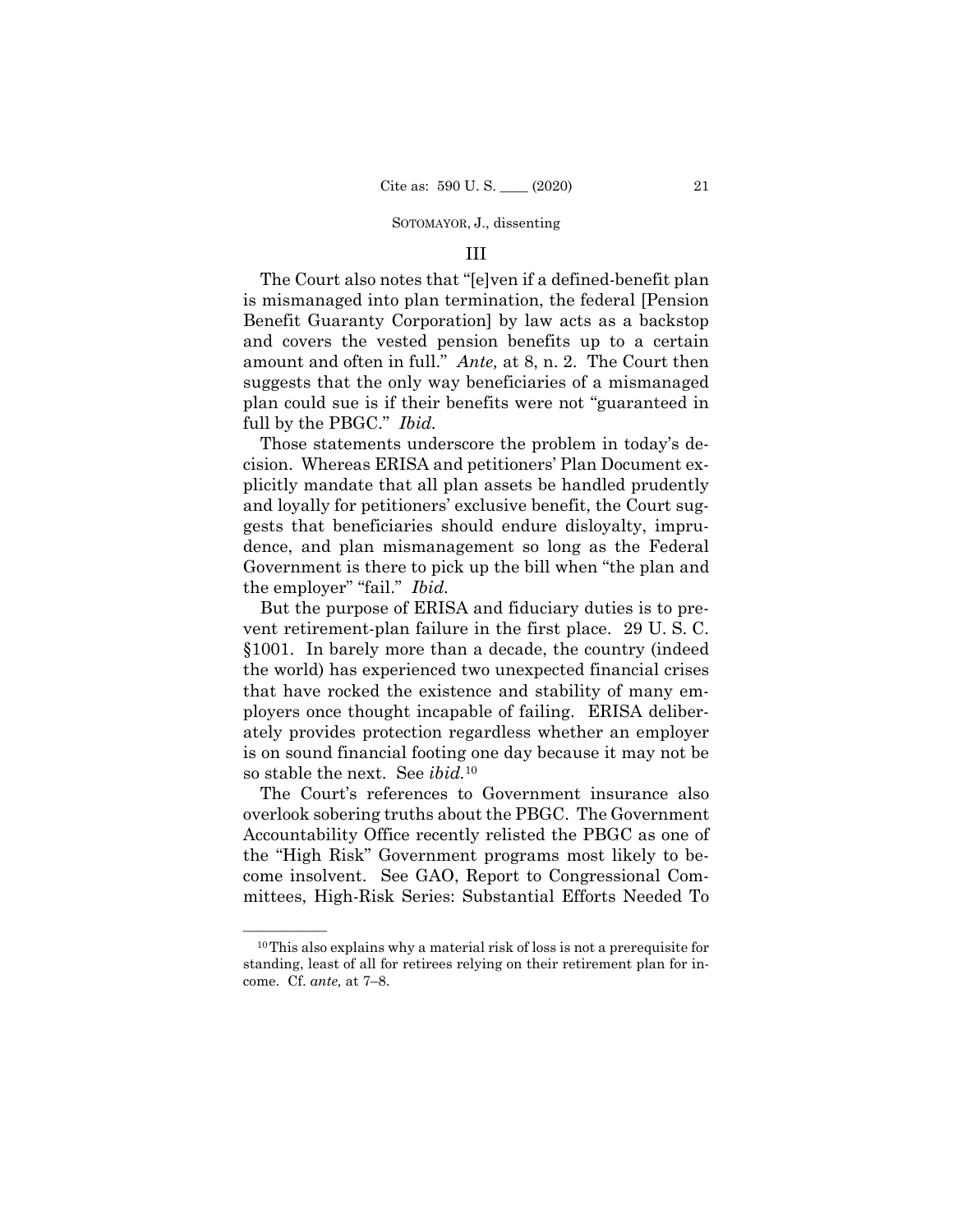Achieve Greater Progress on High-Risk Areas (GAO–19– 157SP, 2019) (GAO High-Risk Report). Noting the insolvency of defined-benefit plans that the PBGC insures and the "significant financial risk and governance challenges that the PBGC faces," the GAO High-Risk Report warns that "the retirement benefits of millions of American workers and retirees could be at risk of dramatic reductions" within four years. *Id.*, at 56–57. At last count, the PBGC's "net accumulated financial deficit" was "over \$51 billion" and its "exposure to potential future losses for underfunded plans" was "nearly \$185 billion." *Id.,* at 267. Notably, the GAO had issued these warnings before the current financial crisis struck. Exchanging ERISA's fiduciary duties for Government insurance would only add to the PBGC's plight and require taxpayers to bail out pension plans.

# IV

It is hard to overstate the harmful consequences of the Court's conclusion. With ERISA, "the crucible of congressional concern was misuse and mismanagement of plan assets by plan administrators." *Russell*, 473 U. S., at 141, n. 8. In imposing fiduciary duties and providing a private right of action, Congress "designed" the statute "to prevent these abuses in the future." *Ibid.* Yet today's outcome encourages the very mischief ERISA meant to end.

After today's decision, about 35 million people with defined-benefit plans<sup>11</sup> will be vulnerable to fiduciary misconduct. The Court's reasoning allows fiduciaries to misuse pension funds so long as the employer has a strong enough balance sheet during (or, as alleged here, because of) the misbehavior. Indeed, the Court holds that the Constitution

 https: / /www.dol.gov / sites / dolgov / files /EBSA / researchers / statistics / retirement-bulletins /private -pension-plan-bulletin-historical-tables - and -graphs.pdf. <sup>11</sup>See Dept. of Labor, Private Pension Plan Bulletin Historical Tables and Graphs, 1975–2017 (Sept. 2019) (Table E4),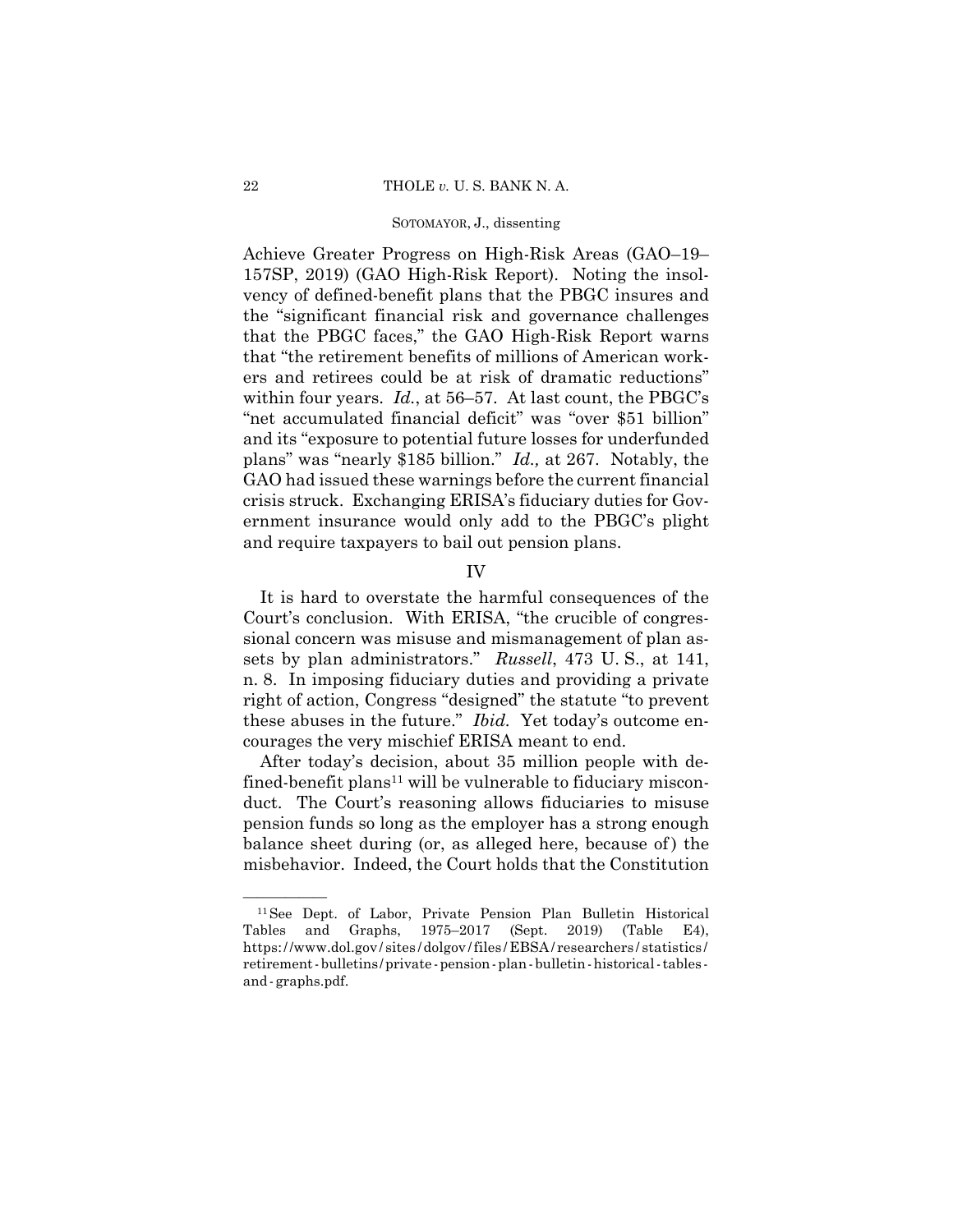forbids retirees to remedy or prevent fiduciary breaches in federal court until their retirement plan or employer is on the brink of financial ruin. See *ante*, at 7–8. This is a remarkable result, and not only because this case is bookended by two financial crises. There is no denying that the Great Recession contributed to the plan's massive losses and statutory underfunding, or that the present pandemic punctuates the perils of imprudent and disloyal financial management.

Today's result also disrupts the purpose of ERISA and the trust funds it requires. Trusts have trustees and fiduciary duties to protect the assets and the beneficiaries from the vicissitudes of fortune. Fiduciary duties, especially loyalty, are potent prophylactic rules that restrain trustees "tempted to exploit [a] trust." Bogert & Bogert §543. Congress thus recognized that one of the best ways to protect retirement plans was to codify the same fiduciary duties and beneficiary-enforcement powers that have existed for centuries. *E.g.*, 29 U. S. C. §§1001(b), 1109, 1132. Along those lines, courts once held fiduciaries to a higher standard: "Not honesty alone, but the punctilio of an honor the most sensitive." *Meinhard* v. *Salmon*, 249 N. Y. 458, 464, 164 N. E. 545, 546 (1928) (Cardozo, C. J.). Not so today.

Nor can petitioners take comfort in the so-called "regulatory phalanx" guarding defined-benefit plans from mismanagement. *Ante*, at 7. Having divested ERISA of enforceable fiduciary duties and beneficiaries of their right to sue, the Court lists "employers and their shareholders," other fiduciaries, and the "Department of Labor" as parties on whom retirees should rely. *Ante*, at 6–7*.* But there are serious holes in the Court's proffered line of defense.

The Court's proposed solutions offer nothing in a case like this one. The employer, its shareholders, and the plan's cofiduciaries here have no reason to bring suit because they either committed or profited from the misconduct. Recall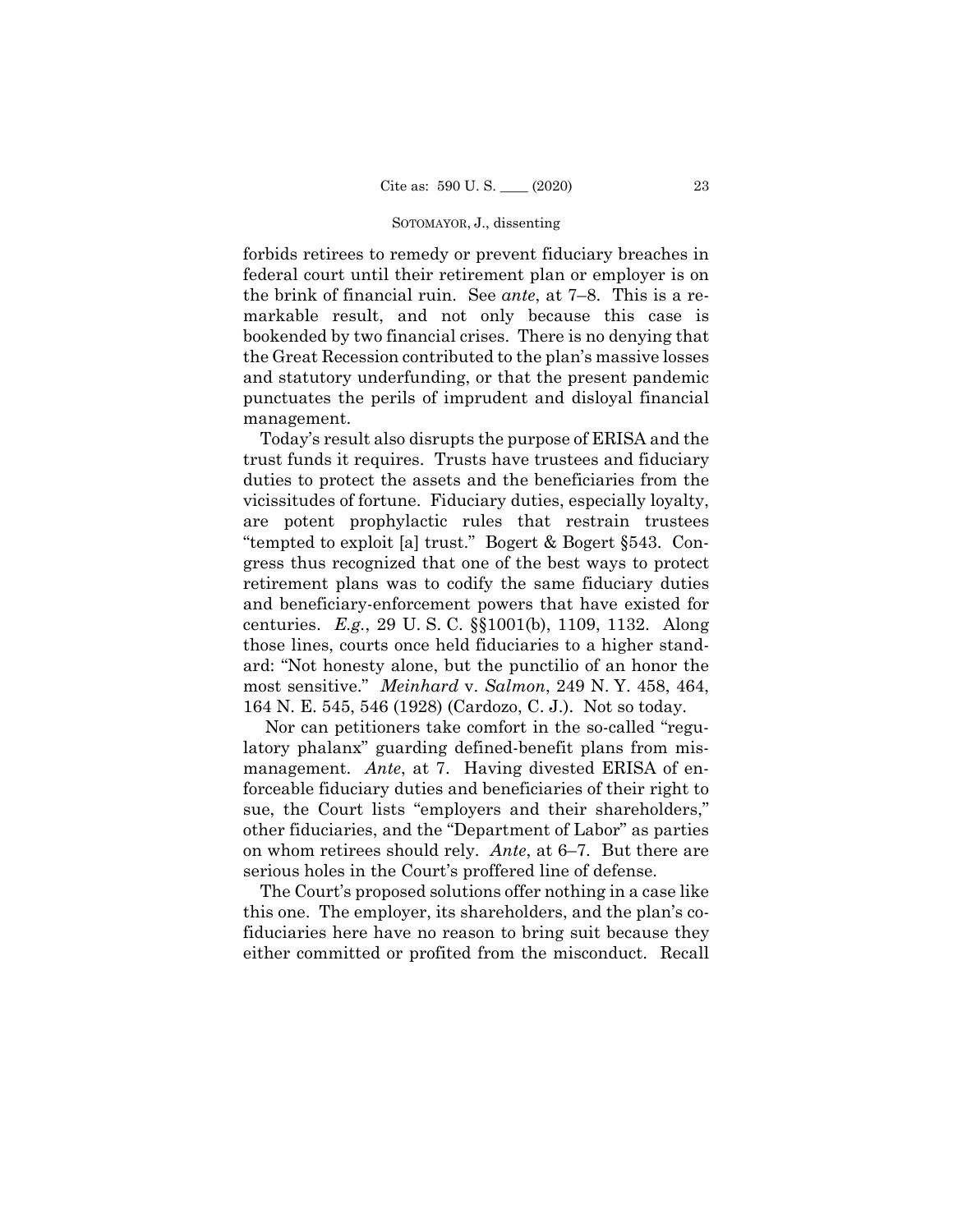the allegations: Respondents misused a pension plan's assets to invest in their own mutual funds, pay themselves excessive fees, and swell the employer's income and stock prices. Nor is the Court's suggestion workable in the mine run of cases. The reason the Court gives for trusting employers and shareholders to look out for beneficiaries—"because the employers are entitled to the plan surplus and are often on the hook for plan shortfalls," *ante*, at 6—is what commentators call a conflict of interest.12

 ment cannot "monitor every [ERISA] plan in the country." Neither is the Federal Government's enforcement power a palliative. "ERISA makes clear that Congress did not intend for Government enforcement powers to lessen the responsibilities of plan fiduciaries." *Central States*, 472 U. S., at 578. The Secretary of Labor, moreover, signed a brief (in support of petitioners) verifying that the Federal Govern-Brief for United States as *Amicus Curiae* 26. Even when the Government can sue (in a representational capacity, of course), it cannot seek all the relief that a participant or beneficiary could. Compare 29 U. S. C. §1132(a)(2) with §1132(a)(3). At bottom, the Court rejects ERISA's privateenforcement scheme and suggests a preference that taxpayers fund the monitoring (and perhaps the bailing out) of pension plans. See *ante*, at 6–8, and n. 2.

 have a "\$31 million" "stake" in this case*. Ante*, at 2, 3. But Finally, in justifying today's outcome, the Court discusses attorney's fees. Twice the Court underlines that attorneys no one in this litigation has suggested attorney's fees as a

 $^{12}E.g.,$  Fischel & Langbein, ERISA's Fundamental Contradiction: The Exclusive Benefit Rule, 55 U. Chi. L. Rev. 1105, 1121 (1988). This conflict exists because, contrary to the Court's assertion, the employer and its shareholders are not "entitled to the plan surplus" until after the plan terminates and after all vested benefits have been paid from the trust fund's assets. Compare *ante*, at 6, with 29 U. S. C. §1103(c)(1) (ERISA plan assets "shall never inure to the benefit of any employer" while the trust exists); see also App. 61; Record in No. 13–cv–2687 (D Minn.), Doc. 107–1, p. 75.